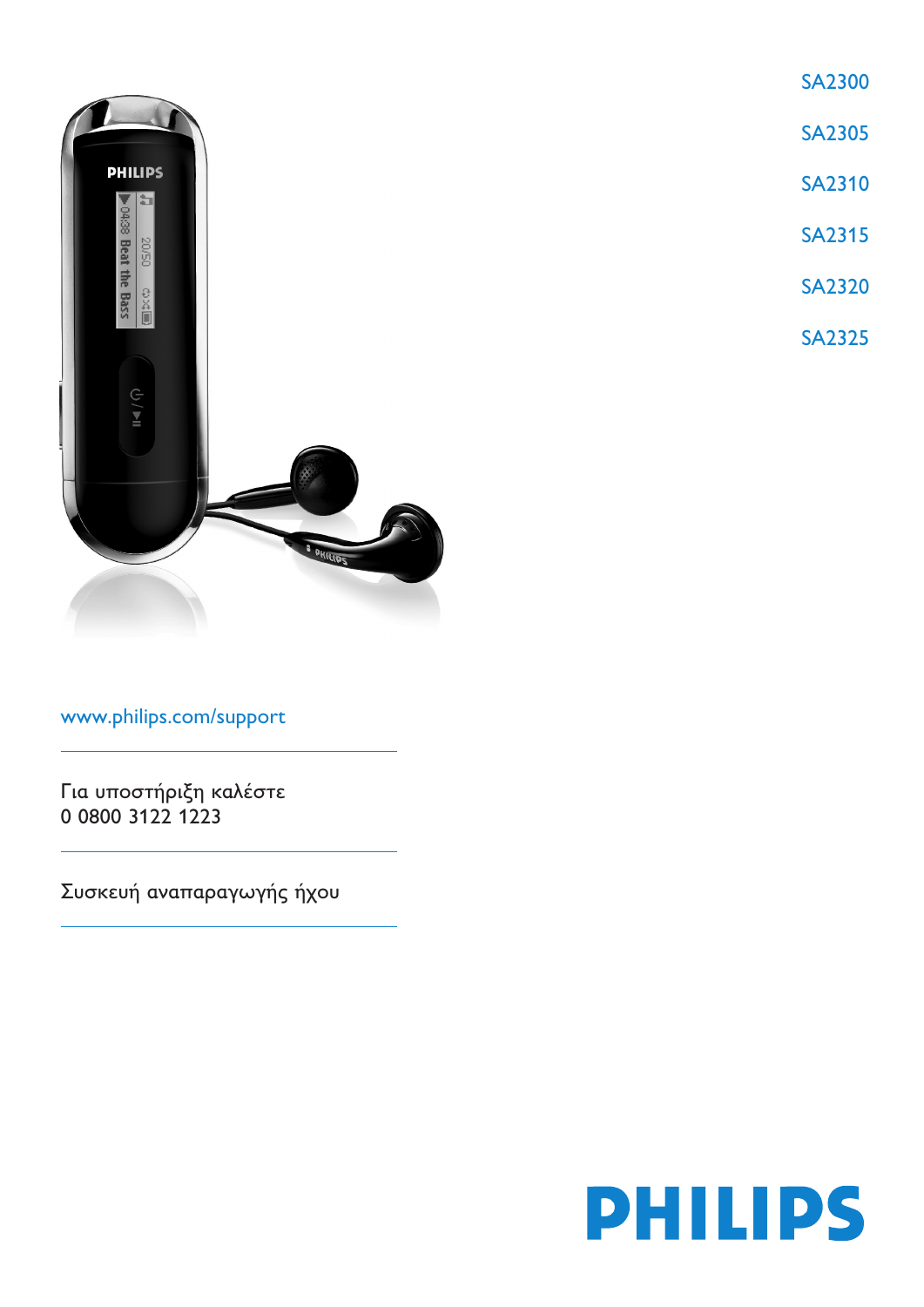# Χρειάζεστε βοήθεια;

## Παρακαλούμε επισκεφθείτε την ιστοσελίδα

### <www.philips.com/support>

όπου μπορείτε να έχετε πρόσβαση σε ένα πλήρες σετ υλικού υποστήριξης όπως εγχειρίδιο χρήστη, οδηγούς γρήγορης εκμάθησης, τις τελευταίες αναβαθμίσεις λογισμικού και απαντήσεις σε συνήθεις ερωτήσεις.

### Ή καλέστε τη Γραμμή Βοήθειας Φροντίδας Πελατών,

### 0 0800 3122 1223 (1 αστική μονάδα)

όπου η ομάδα επαγγελματικής υποστήριξης θα χαρεί να σας βοηθήσει στην επίλυση οποιουδήποτε προβλήματος που πιθανόν να έχετε με τη συσκευή σας.

| Χώρα                                                                                                                                                                                          | Τηλεφωνο                                                                                                                                                                                                                                                                                  | Χρέωση                                                                                                                                                                                                                                                                        | Να εχετε προχειρα                                                                                                                                                                                                                                                                                                                                                                                                                                                                                                                                                                                                                                                                                                                                                                                                                                                                                                                                                                             |
|-----------------------------------------------------------------------------------------------------------------------------------------------------------------------------------------------|-------------------------------------------------------------------------------------------------------------------------------------------------------------------------------------------------------------------------------------------------------------------------------------------|-------------------------------------------------------------------------------------------------------------------------------------------------------------------------------------------------------------------------------------------------------------------------------|-----------------------------------------------------------------------------------------------------------------------------------------------------------------------------------------------------------------------------------------------------------------------------------------------------------------------------------------------------------------------------------------------------------------------------------------------------------------------------------------------------------------------------------------------------------------------------------------------------------------------------------------------------------------------------------------------------------------------------------------------------------------------------------------------------------------------------------------------------------------------------------------------------------------------------------------------------------------------------------------------|
| <b>Europe</b>                                                                                                                                                                                 |                                                                                                                                                                                                                                                                                           |                                                                                                                                                                                                                                                                               |                                                                                                                                                                                                                                                                                                                                                                                                                                                                                                                                                                                                                                                                                                                                                                                                                                                                                                                                                                                               |
| Austria<br>Belgium<br>Czech Republic<br>Denmark<br>Finland<br>France<br>Germany<br>Greek<br>Hungary<br>Ireland<br>Italy<br>Luxemburg<br>Netherlands<br>Norway<br>Poland<br>Portugal<br>Russia | 0820 901115<br>070 253 010<br>800142100<br>35 25 87 61<br>09 2290 1908<br>08 9165 0006<br>0180 5 007 532<br>0 0800 3122 1223<br>06 80 018544<br>01 601 1161<br>199 404 042<br>26 84 30 00<br>0900 0400 063<br>2270 8250<br>022 3491504<br>2 1359 1440<br>(495) 961-1111<br>8 800 200-0880 | €0.20<br>€0.17<br>Místní tarif<br>Lokal tarif<br>Paikallispuhelumaksun hinta<br>€0.23<br>€0.12<br>1 αστική μονάδα<br>Helyi tarifa<br>Local tariff<br>€0.25<br>Tarification locale<br>€0.20<br>Lokal tariff<br>Cena połączenia<br>lokalnego<br>Preço local<br>по России звонок | Das Kaufdatum. Modellnummer und Serial nummer<br>La date d'achat la référence et le numéro de série du produit<br>Datum zakoupení, číslo modelu a sériové číslo<br>Indkøbsdato, type-, model- og serienummer<br>Ostopäivä ja tarkka mallinumero ja sarjanumero<br>La date d'achat la référence et le numéro de série du produit<br>Das Kaufdatum. Modellnummer und Serial nummer<br>Την ημερομηνία αγοράς και τον ακριβή κωδικό μοντέλου και<br>τον αριθμό σειράς του προϊόντος σας<br>A vásárlás dátuma, modell szám és szériaszám<br>Date of Purchase. Model number and Serial number<br>La data di acquisto, numero di modello e numero di serie<br>La date d'achat, la référence et le numéro de série du produit<br>De datum van aankoop, modelnummer en serienummer<br>Datoen da du kjøpte produktet & modellnummer & serienummeret<br>Data zakupu, Numer modelu i numer seryjny<br>A data de compra, número do modelo e número de série<br>Дата покупки, Номер модели и Серийный номер |
| Slovakia<br>Spain<br>Sweden<br>Switzerland<br>UK                                                                                                                                              | 0800004551<br>902 888 785<br>08 632 0016<br>02 2310 2116<br>0906 1010 017                                                                                                                                                                                                                 | бесплатный<br>Miestna tarifa<br>€0.15<br>Lokal kostnad<br>Ortstarif<br>£0.15                                                                                                                                                                                                  | Dátum zakúpenia, číslo modelu a sériové číslo<br>Fecha de compra y número del modelo y número de serie<br>Inköpsdatum, modellnummer och serienummer<br>Das Kaufdatum. Modellnummer und Serial nummer<br>Date of Purchase, Model number and Serial number                                                                                                                                                                                                                                                                                                                                                                                                                                                                                                                                                                                                                                                                                                                                      |
| <b>North America</b>                                                                                                                                                                          |                                                                                                                                                                                                                                                                                           |                                                                                                                                                                                                                                                                               |                                                                                                                                                                                                                                                                                                                                                                                                                                                                                                                                                                                                                                                                                                                                                                                                                                                                                                                                                                                               |
| Canada<br><b>USA</b>                                                                                                                                                                          | 1-800-661-6162<br>(Francophone)<br>1-888-744-5477<br>(English / Spanish)<br>1-888-744-5477                                                                                                                                                                                                | Free<br>Free                                                                                                                                                                                                                                                                  | Date of Purchase, Model number and Serial number<br>Date of Purchase, Model number and Serial number                                                                                                                                                                                                                                                                                                                                                                                                                                                                                                                                                                                                                                                                                                                                                                                                                                                                                          |
| <b>South America</b>                                                                                                                                                                          |                                                                                                                                                                                                                                                                                           |                                                                                                                                                                                                                                                                               |                                                                                                                                                                                                                                                                                                                                                                                                                                                                                                                                                                                                                                                                                                                                                                                                                                                                                                                                                                                               |
| Argentina<br><b>Brazil</b><br>Chile<br>Mexico                                                                                                                                                 | 11 4544 2047<br>0800 701 02 03<br>(Except Sao Paulo)<br>2121 0203<br>(Sao Paulo)<br>600 744 5477<br>01 800 504 6200                                                                                                                                                                       | Tarifa local<br>Grátis<br>Preço local<br>Tarifa local<br>Gratis                                                                                                                                                                                                               | Fecha de compra y número del modelo y número de serie<br>A data de compra, número do modelo e número de série<br>Fecha de compra y número del modelo y número de serie<br>Fecha de compra y número del modelo y número de serie                                                                                                                                                                                                                                                                                                                                                                                                                                                                                                                                                                                                                                                                                                                                                               |
| Asia                                                                                                                                                                                          |                                                                                                                                                                                                                                                                                           |                                                                                                                                                                                                                                                                               |                                                                                                                                                                                                                                                                                                                                                                                                                                                                                                                                                                                                                                                                                                                                                                                                                                                                                                                                                                                               |
| China<br>Hong Kong<br>Korea                                                                                                                                                                   | 4008 800 008<br>2619 9663<br>02 709 1200                                                                                                                                                                                                                                                  | 本地费率<br>本地費率<br>관세                                                                                                                                                                                                                                                            | 购买日期、型号及序号<br>購買日期、型號及序號<br>구매일자, 모델 번호, 시리얼 번호                                                                                                                                                                                                                                                                                                                                                                                                                                                                                                                                                                                                                                                                                                                                                                                                                                                                                                                                               |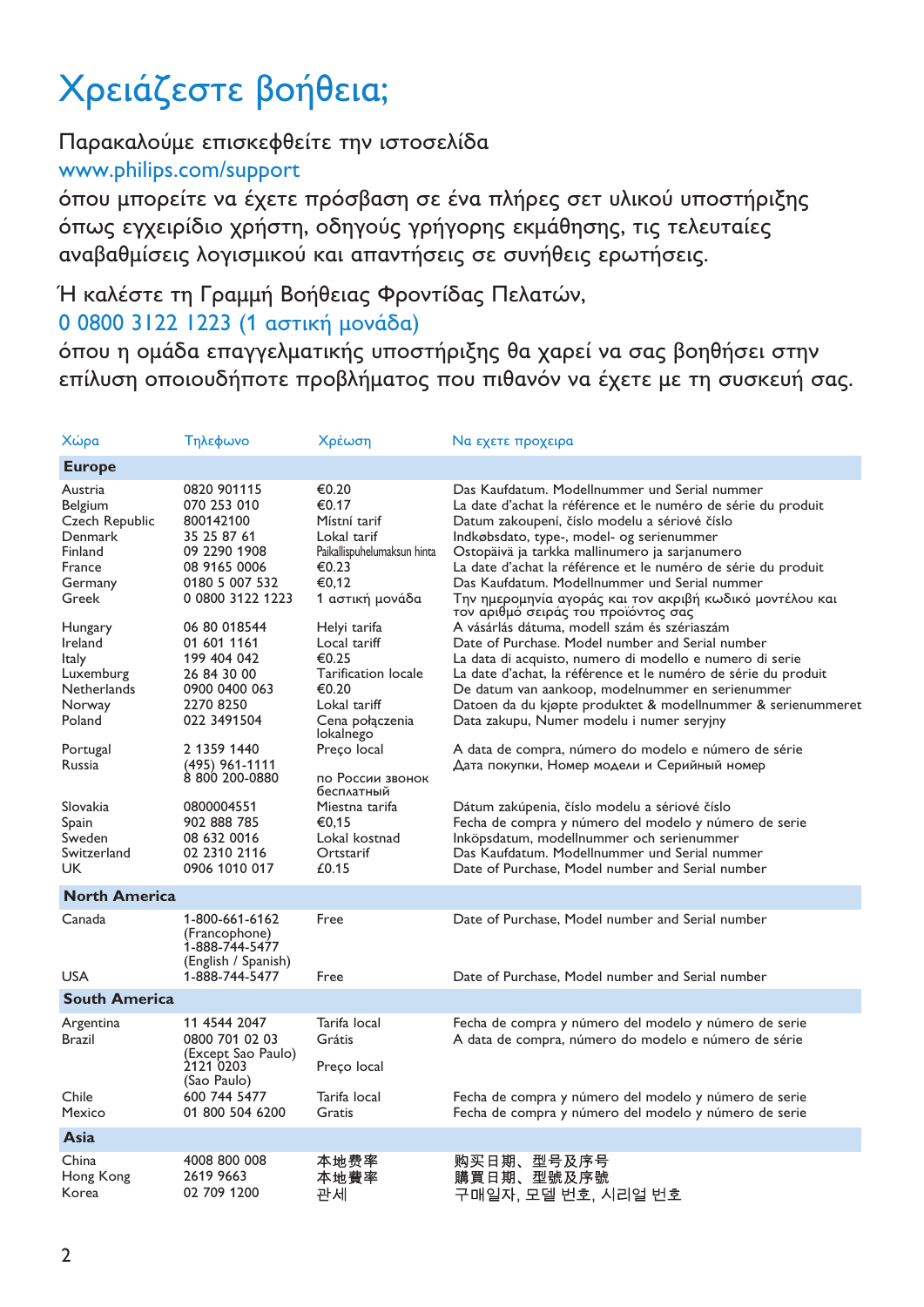# Περιεχόμενα

| ı     | Σημαντικές πληροφορίες ασφαλείας                                                    | 4               |
|-------|-------------------------------------------------------------------------------------|-----------------|
| 2     | Η νέα σας συσκευή                                                                   | 8               |
| 2.1   | Τί περιέχει το κουτί                                                                | 8               |
| 2.2   | Προαιρετικά αξεσουάρ                                                                | 8               |
| 3     | Ξεκινώντας                                                                          | 9               |
| 3.1   | Επισκόπηση χειριστηρίων και συνδέσεων                                               | 9               |
| 3.2   | Εγκατάσταση                                                                         | $\overline{10}$ |
| 3.3   | Σύνδεση                                                                             | 10              |
| 3.3.1 | Τοποθέτηση μπαταριών                                                                | 10              |
| 3.3.2 | Ανάγνωση της ένδειξης στάθμης μπαταρίας της συσκευής σας 11                         |                 |
| 3.4   | Μεταφορά                                                                            | П               |
| 3.4.1 | Ασφαλής αποσύνδεση της συσκευής σας                                                 | 12              |
| 3.5   | Απόλαυση                                                                            | 12              |
| 3.5.1 | Ενεργοποίηση και απενεργοποίηση                                                     | 12              |
| 3.5.2 | Περιήγηση στο μενού                                                                 | 12              |
| 4     | Λεπτομερής λειτουργία                                                               | 13              |
| 4.1   | Λειτουργία μουσικής                                                                 | 3               |
| 4.1.1 | Χειριστήρια                                                                         | 3               |
| 4.1.2 | Χαρακτηριστικά αναπαραγωγής                                                         | 4               |
| 4.2   | Ραδιόφωνο*                                                                          | 15              |
| 4.2.1 | Αυτόματος συντονισμός                                                               | 15              |
| 4.2.2 | Αναπαραγωγή ενός προρυθμισμένου ραδιοφωνικού σταθμού και<br>συντονισμός του σταθμού | 15              |
| 4.2.3 | Αυτόματος συντονισμός                                                               | 16              |
| 4.2.4 | Προρυθμισμένοι σταθμοί για κάθε περιοχή                                             | 16              |
| 4.3   | Εγγραφές                                                                            | 16              |
| 4.3.1 | Πραγματοποιήστε εγγραφές                                                            | 16              |
| 4.3.2 | Αναπαραγωγή εγγραφών                                                                | 17              |
| 4.3.3 | Φόρτωση των εγγραφών στον υπολογιστή                                                | 17              |
| 4.3.4 | Διαγραφή εγγραφών                                                                   | 17              |
| 4.4   | Ρυθμίσεις                                                                           | 8               |
| 4.5   | Χρήση της συσκευής σας για την αποθήκευση και τη<br>μεταφορά αρχείων δεδομένων      | Í8              |
| 5     | Αναβάθμιση της συσκευής σας                                                         | 19              |
| 5.1   | Επιβεβαιώστε χειροκίνητα εάν το δικό σας firmware<br>είναι ενημερωμένο              | 19              |
| 6     | Τεχνικά χαρακτηριστικά                                                              | 20              |
| 7     | Συχνές ερωτήσεις                                                                    | 21              |
| 8     | Γλωσσάρι                                                                            | 23              |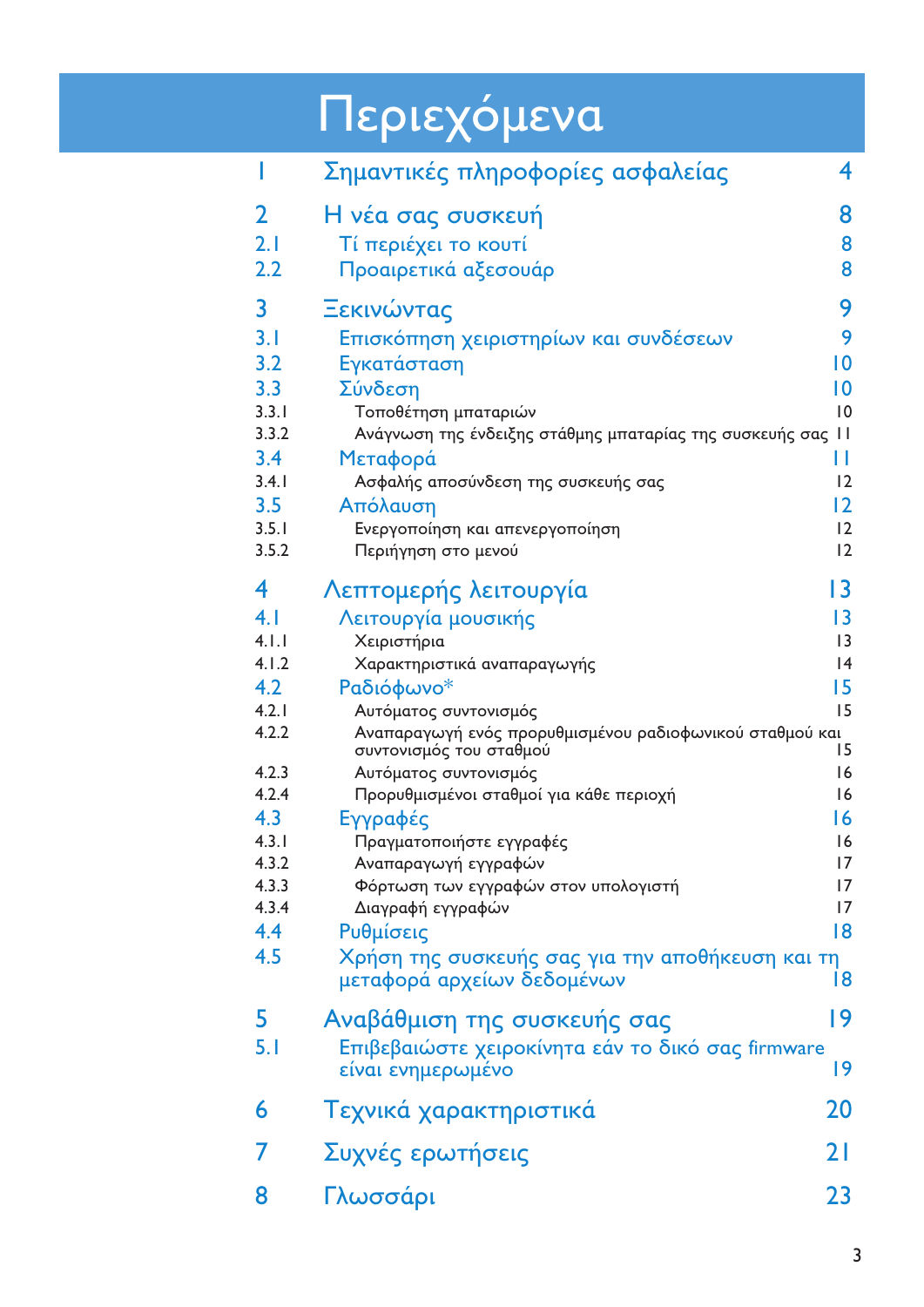# Σημαντικές πληροφορίες ασφαλείας

# Γενικές οδηγίες συντήρησης

<span id="page-3-0"></span>Ι

- Μην εκθέτετε τη συσκευή σε θερμότητα προερχόμενη από εξοπλισμό θέρμανσης ή άμεση επαφή με τον ήλιο.
- Μην αφήνετε τη συσκευή αναπαραγωγής να πέσει και μην ρίχνετε αντικείμενα επάνω στη συσκευή.
- Μη βυθίζετε τη συσκευή αναπαραγωγής σε νερό. Μην αφήνετε να εισέλθει νερό στην υποδοχή του ακουστικού ή στο διαμέρισμα της μπαταρίας, καθώς η είσοδος νερού στη συσκευή μπορεί να προκαλέσει σημαντική βλάβη.
- Μη χρησιμοποιείτε καθαριστικά τα οποία περιέχουν οινόπνευμα, αμμωνία, βενζίνη ή τριπτικά συστατικά, καθώς μπορεί να καταστρέψουν τη φινιρισμένη επιφάνεια της συσκευής αναπαραγωγής.
- Η ύπαρξη ενεργοποιημένων κινητών τηλεφώνων στη γύρω περιοχή μπορεί να δημιουργήσει παρεμβολές στη συσκευή.
- Δημιουργήστε εφεδρικά αντίγραφα ασφαλείας των αρχείων σας. Παρακαλούμε βεβαιωθείτε ότι έχετε κρατήσει τα αρχικά αρχεία τα οποία κατεβάσατε στη συσκευή σας. Η Πθιμιπτ δε φέρει καμία ευθύνη για τυχόν απώλεια περιεχομένου σε περίπτωση πρόκλησης ζημιών στη συσκευή ή μη δυνατότητας ανάγνωσης.
- Διαχειριστείτε (μεταφορά, διαγραφή, κλπ.) τα αρχεία σας μόνο μέσω του παρεχόμενο λογισμικού μουσικής για να αποφύγετε τα προβλήματα!

### Σχετικά με τη λειτουργία και τις θερμοκρασίες αποθήκευσης

- Λειτουργήστε τη συσκευή σε χώρο όπου η θερμοκρασία είναι μεταξύ 0 και 35°C.
- · Αποθηκεύστε την σε σε χώρο όπου η θερμοκρασία είναι μεταξύ -20 και 45°C.
- Η διάρκεια ζωής της μπαταρίας ίσως μιεωθεί σε συνθήκες χαμηλής θερμοκρασίας.

### παραννελίες ανταλλακτικών/ αξεσουάρ

Επισκεφτείτε την ιστοσελίδα www.philips.com/support ή www.philips.com/usasupport (για κατοίκους των Η.Π.Α) ή επικοινωνήστε με τη Γραμμή Βοήθειας Φροντίδας Πελατών (μπορείτε να βρείτε τον αριθμό στην πρώτη σελίδα του παρόντος ενχειριδίου) για παραγγελίες ανταλλακτικών/ αξεσουάρ.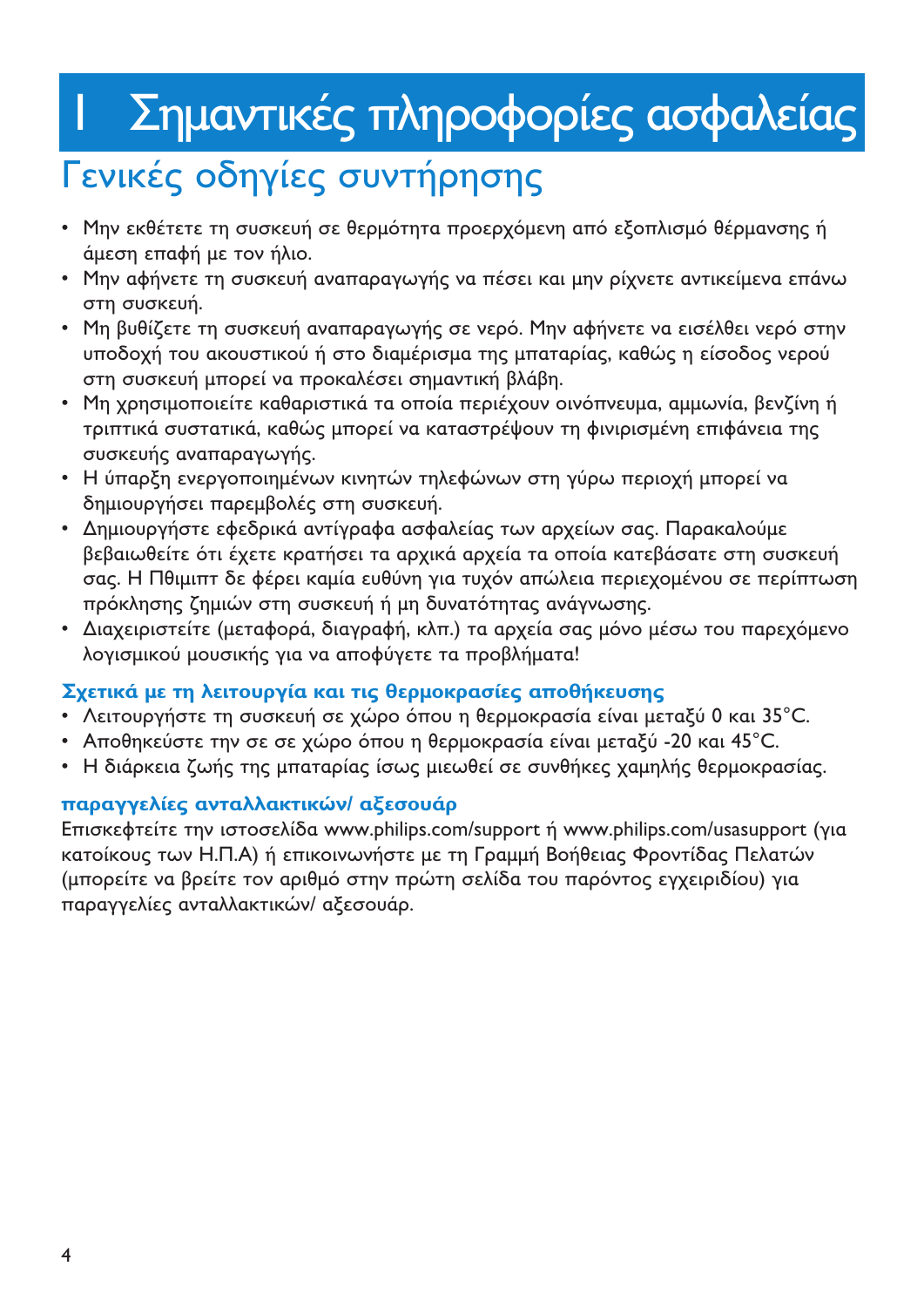# Ασφάλεια της ακοής σας

## Κάνετε ακρόαση σε μέτρια ένταση ήχου.

- Η χρήση ακουστικών σε υψηλή ένταση ήχου μπορεί να βλάψει την ακοή σας. Αυτό το προϊόν μπορεί να παράγει ήχους σε περιοχές ηχητικής ισχύος (decibel) οι οποίες είναι δυνατόν να προκαλέσουν απώλεια ακοής σε έναν φυσιολονικό άνθρωπο, ακόμη κι αν ο χρόνος έκθεσης σε αυτούς τους ήχους είναι μικρότερος του ενός λεπτού. Οι υψηλότερες περιοχές ηχητικής ισχύος προσφέρονται για τα άτομα που ίσως έχουν ήδη υποστεί κάποια απώλεια ακοής.
- Ο ήχος μπορεί να εξαπατήσει. Με την πάροδο του χρόνου, το "επίπεδο άνεσης" της ακοής σας προσαρμόζεται στις υψηλότερες εντάσεις ήχου. Έτσι, μετά από ακρόαση για μεγάλο χρονικό διάστημα, αυτό που ακούγεται "φυσιολογικό" μπορεί στην πραγματικότητα να είναι δυνατό και επιβλαβές για την ακοή σας. Για να προστατευθείτε από αυτόν τον κίνδυνο, ρυθμίστε την ένταση του ήχου σας σε ένα ασφαλές επίπεδο πριν προσαρμοστεί η ακοή σας και αφήστε την ρυθμισμένη εκεί.

### Για να προσδιορίσετε ένα ασφαλές επίπεδο έντασης:

- Ρυθμίστε την ένταση του ήγου σας σε ένα γαμηλό επίπεδο.
- Αυξήστε αργά την ένταση μέχρι το σημείο όπου μπορείτε να ακούτε τον ήχο άνετα και καθαρά χωρίς παραμορφώσεις.

### Κάνετε ακρόαση για λογικά χρονικά διαστήματα:

- Η έκθεση στον ήχο για πολύ μεγάλα χρονικά διαστήματα, ακόμη και στα φυσιολογικά "ασφαλή" επίπεδα, μπορεί επίσης να προκαλέσει απώλεια ακοής.
- Φροντίστε οπωσδήποτε να χρησιμοποιείτε τη συσκευή σας σε λογικά πλαίσια και να κάνετε ανάλογα διαλείμματα.

#### Φροντίστε οπωσδήποτε να τηρείτε τις ακόλουθες βασικές οδηγίες όταν κάνετε γρήση των ακουστικών σας.

- Κάνετε ακρόαση σε λογικά επίπεδα έντασης για λογικά χρονικά διαστήματα.
- Φροντίστε να μην αλλάζετε την ένταση του ήχου καθώς προσαρμόζεται η ακοή σας.
- Μη δυναμώνετε την ένταση σε σημείο που να μη μπορείτε να ακούτε τι συμβαίνει γύρω σας.
- Να είστε προσεκτικός ή να διακόπτετε προσωρινά τη χρήση σε ενδεχομένως επικίνδυνες καταστάσεις.
- Μη χρησιμοποιείτε ακουστικά όταν οδηγείτε μηχανοκίνητο όχημα, όταν κάνετε ποδήλατο, τλαυεβοασδ, κλπ.. Αυτό μπορεί να αποτελέσει κίνδυνο για την οδική κυκλοφορία και είναι παράνομο σε πολλές περιοχές/χώρες.

### Σημαντικό (για μοντέλα που παρέχονται με ακουστικά):

Η Πθιμιπτ εγγυάται τη συμμόρφωση με τη μέγιστη στάθμη ηχητικής ισχύος των συσκευών αναπαραγωγής ήχου της, όπως αυτή καθορίζεται από τους αρμόδιους ρυθμιστικούς φορείς, μόνο με χρήση του αρχικού μοντέλου των παρεχόμενων ακουστικών. Σε περίπτωση που αυτό το μοντέλο χρειαστεί αντικατάσταση, σάς συνιστούμε να επικοινωνήσετε με τον τοπικό σας αντιπρόσωπο λιανικής πώλησης προκειμένου να παραγγείλετε ακριβώς το ίδιο μοντέλο με το αρχικό, το οποίο παρέχεται από τη Πθιμιπτ.

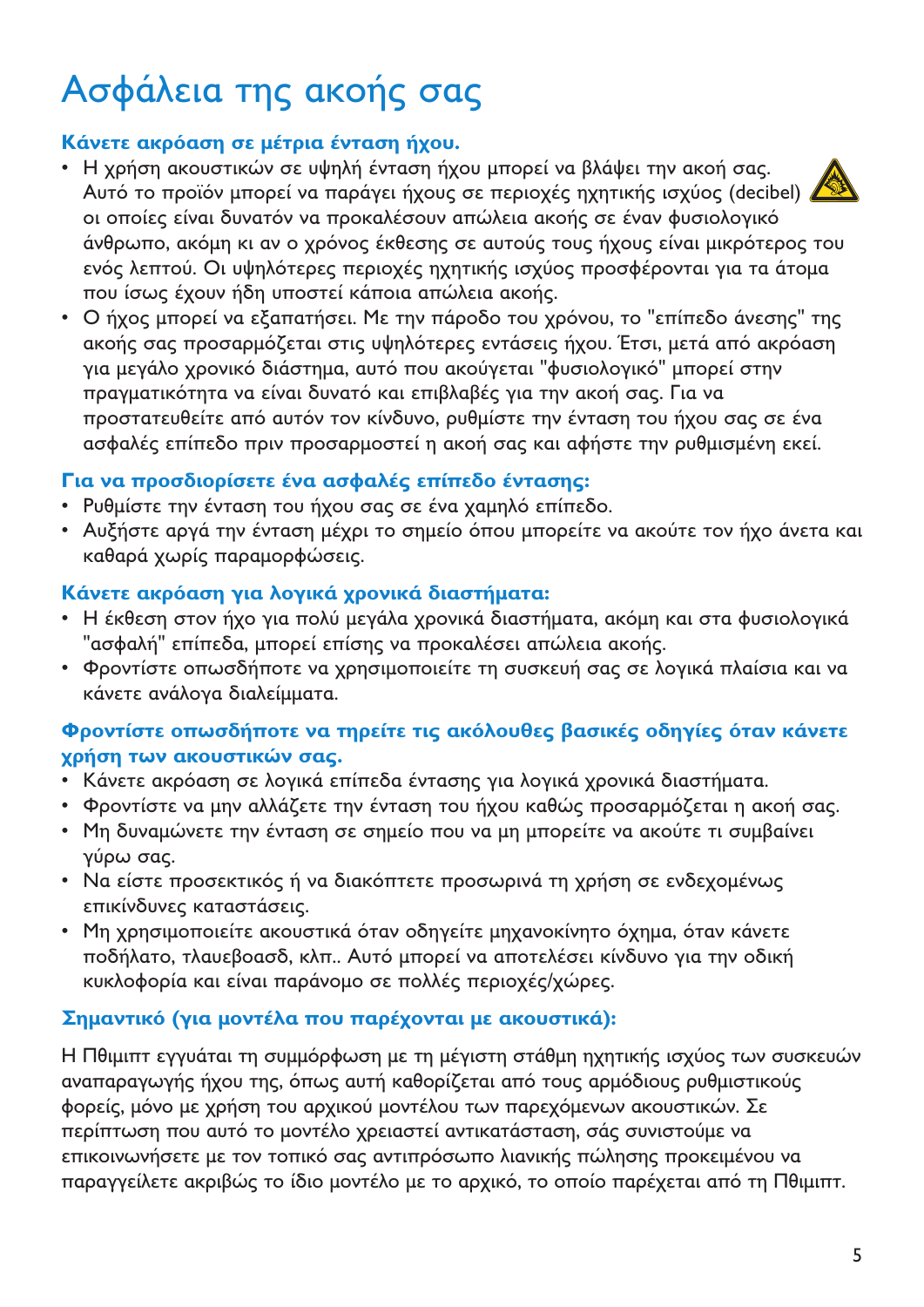# Πληροφορίες σχετικά με τα πνευματικά δικαιώματα

Όλες οι υπόλοιπες εμπορικές ονομασίες και ονόματα προϊόντων είναι εμπορικά σήματα των αντίστοιχων εταιρειών ή οργανισμών.

Η μη εξουσιοδοτημένη δημιουργία αντιγράφων ηγονραφήσεων, είτε αυτά έγουν ληφθεί από το Ιξυεσξευ είτε έχουν πραγματοποιηθεί από ΓΔ, συνιστά παραβίαση των νόμων περί πνευματικών δικαιωμάτων και τις διεθνείς συμβάσεις.

Η έκδοση μη εξουσιοδοτημένων αντιγράφων υλικού που διαθέτει προστασία από αντιγραφή, συμπεριλαμβανομένων προγραμμάτων υπολογιστών, αρχείων, εκπομπών και ηχογραφήσεων, μπορεί να αποτελέσει παράβαση της προστασίας των πνευματικών δικαιωμάτων και συνιστά ποινικό αδίκημα. Αυτός ο εξοπλισμός δεν πρέπει να χρησιμοποιείται για τέτοιους σκοπούς.

To Windows Media και το λονότυπο των Windows είναι εμπορικά σήματα ή σήματα κατατεθέντα της Microsoft Corporation στις Ηνωμένες Πολιτείες και/ή σε άλλες χώρες.

# Καταγραφή δεδομένων

Η Πθιμιπτ έχει δεσμευθεί για τη βελτίωση της ποιότητας των προϊόντων σας και της εμπειρίας Πθιμιπτ του χρήστη. Για να γίνει κατανοητό το προφίλ χρήσης αυτής της συσκευής, η συσκευή αυτή καταγράφει ορισμένες πληροφορίες/δεδομένα στη διατηρήσιμη περιοχή μνήμης της συσκευής. Τα δεδομένα αυτά χρησιμοποιούνται για την αναγνώριση και ανίχνευση αστοχιών ή προβλημάτων που μπορεί εσείς σαν χρήστης να αντιμετωπίσετε κατά τη χρήση της συσκευής. Τα δεδομένα που αποθηκεύονται, για παράδειγμα, θα είναι η διάρκεια της αναπαραγωγής στη λειτουργία μουσικής, η διάρκεια της αναπαραγωγής στη λειτουργία δέκτη, πόσες φορές αντιμετωπίσατε εξασθενημένη μπαταρία κλπ. Τα δεδομένα που αποθηκεύονται δεν αποκαλύπτουν το περιεχόμενο ή τα μέσα που χρησιμοποιήθηκαν στη συσκευή η την πηγή των δοψξμοαδτ. Τα δεδομένα που αποθηκεύονται στη συσκευή ανακτώνται και χρησιμοποιούνται ΜΟΝΟ εάν ο χρήστης επιστρέψει τη συσκευή στο κέντρο σέρβις της Πθιμιπτ και ΜΟΝΟ για να απλοποιήσουν την ανίχνευση και πρόληψη σφαλμάτων. Τα δεδομένα που αποθηκεύονται θα είναι διαθέσιμα στο χρήστη μόλις τα ζητήσει.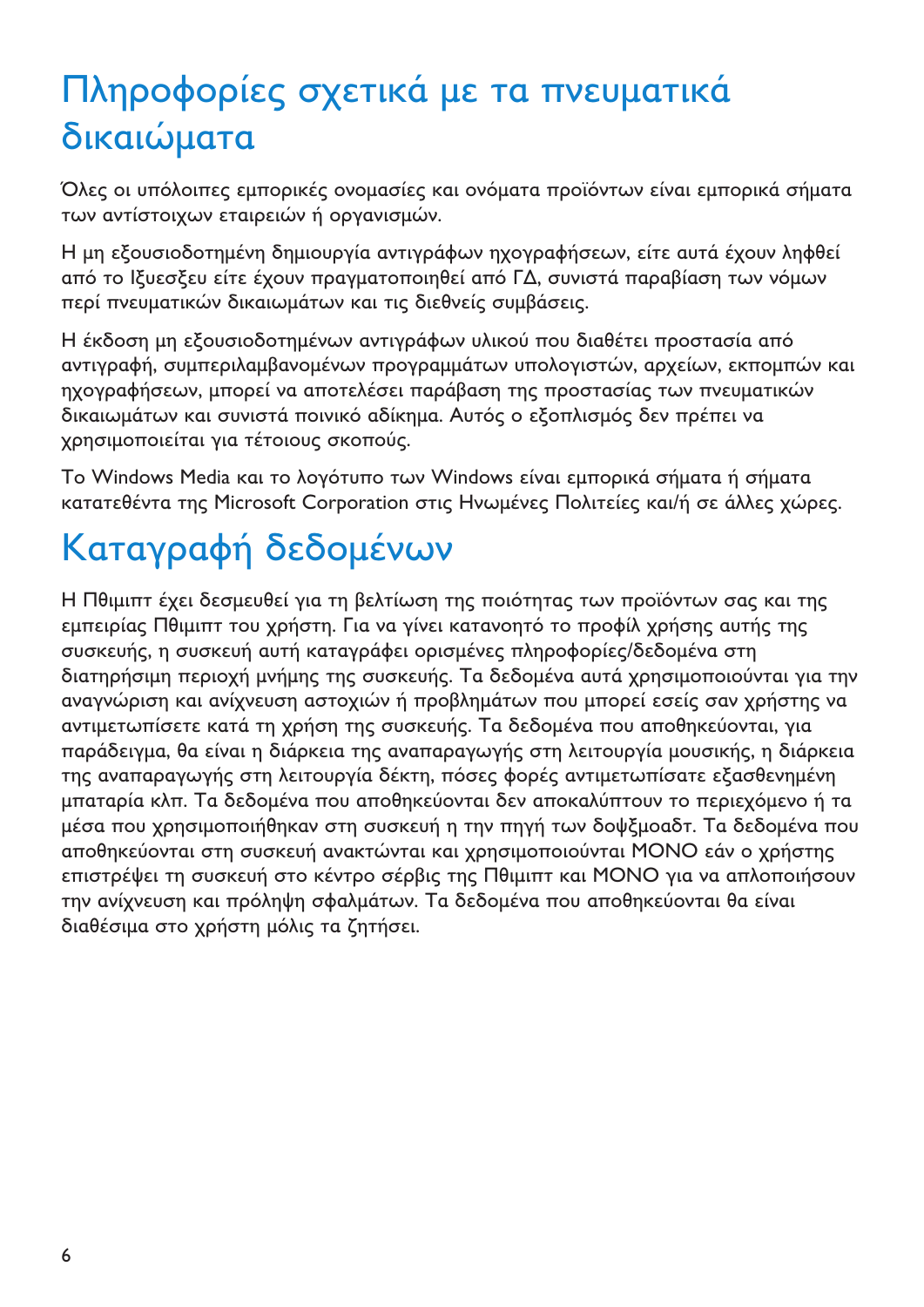# Απόρριψη του παλιού προϊόντος σας



Το προϊόν σας έχει σχεδιαστεί και κατασκευαστεί με υλικά και εξαρτήματα υψηλής ποιότητας, τα οποία μπορούν να ανακυκλωθούν και να ξαναχρησιμοποιηθούν.

Όταν ένα προϊόν διαθέτει το σύμβολο ενός διαγραμμένου τροχήλατου κάδου απορριμάτων, αυτό σημαίνει ότι το προϊόν αυτό διέπεται από την Ευρωπαϊκή Οδηγία 2002/96/FK

Ενημερωθείτε σχετικά με το τοπικό σύστημα ξεχωριστής συλλογής ηλεκτρικών και ηλεκτρονικών προϊόντων.

Συμμορφωθείτε με την ισχύουσα τοπική νομοθεσία και μην απορρίπτετε τα παλιά σας προϊόντα μαζί με τα οικιακά απορρίμματα. Η σωστή απόρριψη των παλιών σας προϊόντων θα βοηθήσει στη μείωση των πιθανών αρνητικών επιπτώσεων για το περιβάλλον και την ανθρώπινη υγεία.

# Τροποποιήσεις

Τροποποιήσεις χωρίς τη σχετική άδεια του κατασκευαστή μπορεί να ακυρώσουν τη δικαιοδοσία του χρήστη για λειτουργία της συσκευής.

# Σημείωση για την Ευρωπαϊκή Ένωση

Η συσκευή αυτή συμμορφώνεται με τις απαιτήσεις περί ηλεκτρομαγνητικών παρεμβολών της Ευρωπαϊκής Ένωσης..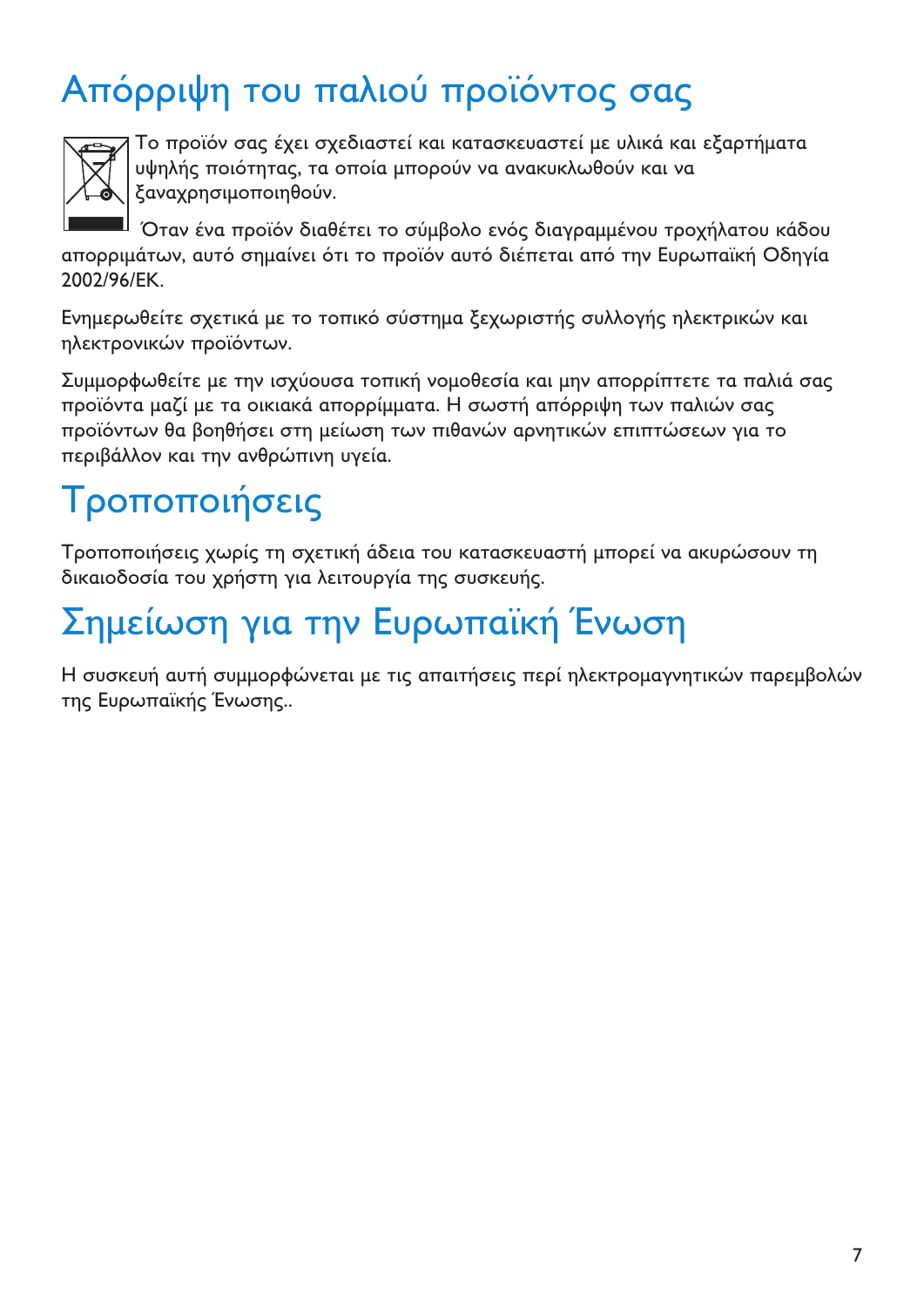# <span id="page-7-0"></span>2 Η νέα σας συσκευή

Με τη νέα συσκευή που αγοράσατε, μπορείτε να απολαύσετε τα εξής:

- Αναπαραγωγή MP3 και WMA
- Ραδιόφωνο FM
- Εγγραφή ήχου

#### Τί περιέχει το κουτί  $2.1$

Τα παρακάτω αξεσουάρ περιλαμβάνονται στη συσκευή σας:









Συσκευή ήχου

Ακουστικά

Καλώδιο επέκτασης USB

Μπαταρίες **AAA** 



Οδηγός γρήγορης εκκίνησης



CD-ROM το οποίο περιέχει τον Philips Device Manager, το Ενγειρίδιο Χρήστη και Συγγές Ερωτήσεις (FAOs).

# 2.2 Προαιρετικά αξεσουάρ

Τα παρακάτω αξεσουάρ δεν περιλαμβάνονται με τη συσκευή σας, αλλά μπορείτε να τα προμηθευτείτε ξεχωριστά. Μπορείτε να τα βρείτε στις ιστοσελίδες www.philips.com/register (Ευρώπη) ή www.philips.com/usasupport (ΗΠΑ).

 $\ast$ Το Ραδιόφωνο FM είναι διαθέσιμο μόνο σε μερικές τοπικές εκδόσεις.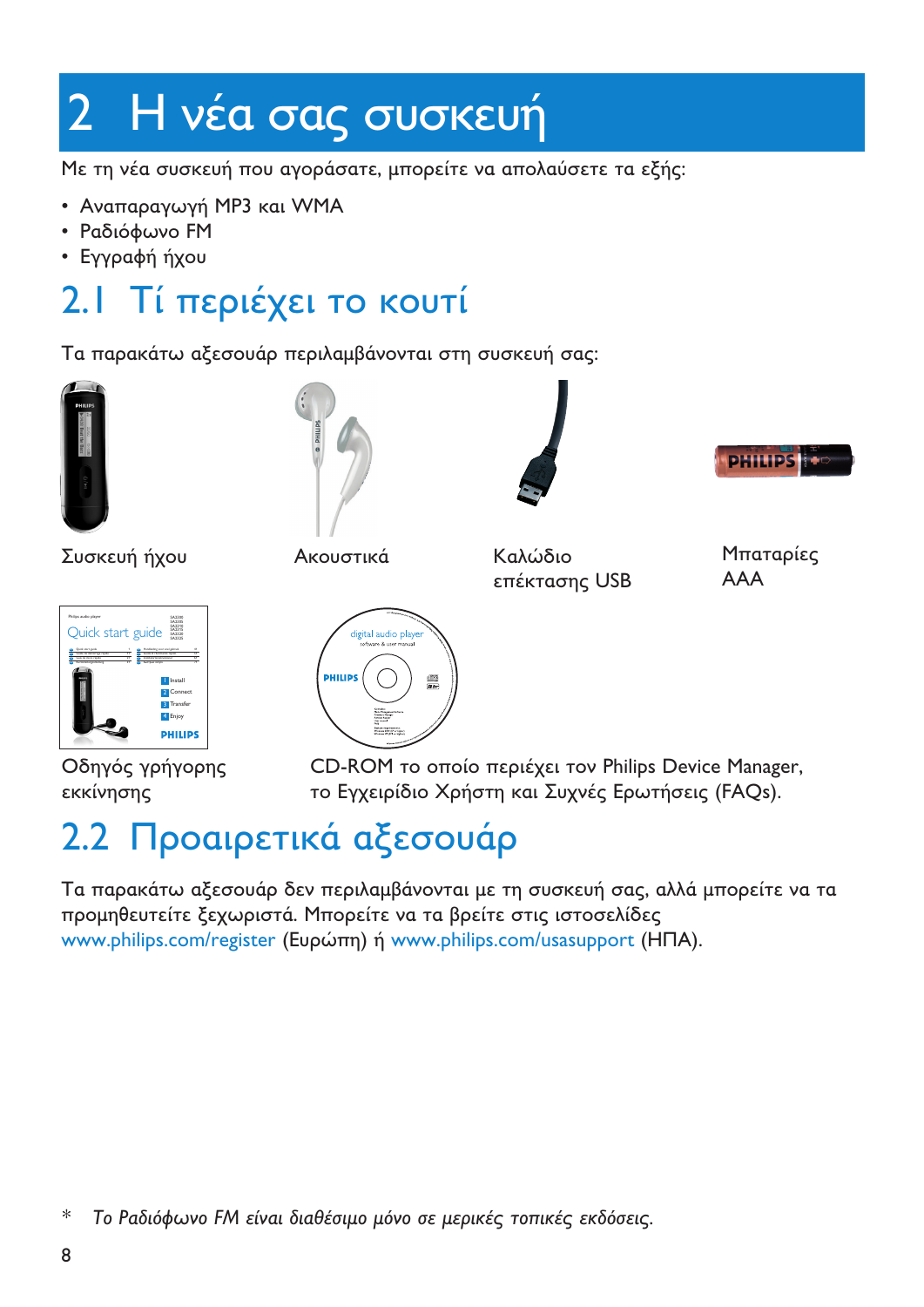# <span id="page-8-0"></span>3 Ξεκινώντας

# 3.1 Επισκόπηση χειριστηρίων και συνδέσεων



| $A \cap$ |                                    | Υποδοχή σύνδεσης ακουστικών                                                                                                                                                        |
|----------|------------------------------------|------------------------------------------------------------------------------------------------------------------------------------------------------------------------------------|
| B        |                                    | Μικρόφωνο                                                                                                                                                                          |
|          | $C - Vol +$                        | Πλήκτρο έντασης επάνω/κάτω                                                                                                                                                         |
|          | <b>D MENU/REC</b>                  | Πιέστε για πρόσβαση στο μενού /<br>Επιστροφή στο προηγούμενο μενού<br>Εκκίνηση ή παύση εγγραφής ήχου                                                                               |
|          | E R4                               | Πιέστε για επιστροφή σε ένα<br>προηγούμενο κομμάτι, πιέστε<br>παρατεταμένα για γρήγορη<br>μετακίνηση προς τα πίσω.<br>Στη λειτουργία μενού, πιέστε για<br>πλοήγηση μέσα στο μενού. |
|          | EE                                 | Πιέστε για υπερπήδηση στο<br>επόμενο κομμάτι, πιέστε<br>παρατεταμένα για γρήγορη<br>μετακίνηση προς τα εμπρός.<br>Στη λειτουργία μενού, πιέστε για<br>πλοήγηση μέσα στο μενού.     |
| G        |                                    | Υποδοχή σύνδεσης USB                                                                                                                                                               |
|          | $H$ Οθόνη                          | Δυναμική εμφάνιση μενού,<br>επιλογών και πληροφοριών<br>κομματιών                                                                                                                  |
|          | a                                  | Απενεργοποίηση ή ενεργοποίηση<br>των πλήκτρων της συσκευής                                                                                                                         |
| ı        | $\circ$ / $\blacktriangleright$ II | Ενεργοποίηση/απενεργοποίηση<br>και αναπαραγωγή / παύση,<br>επιβεβαίωση ρύθμισης μενού                                                                                              |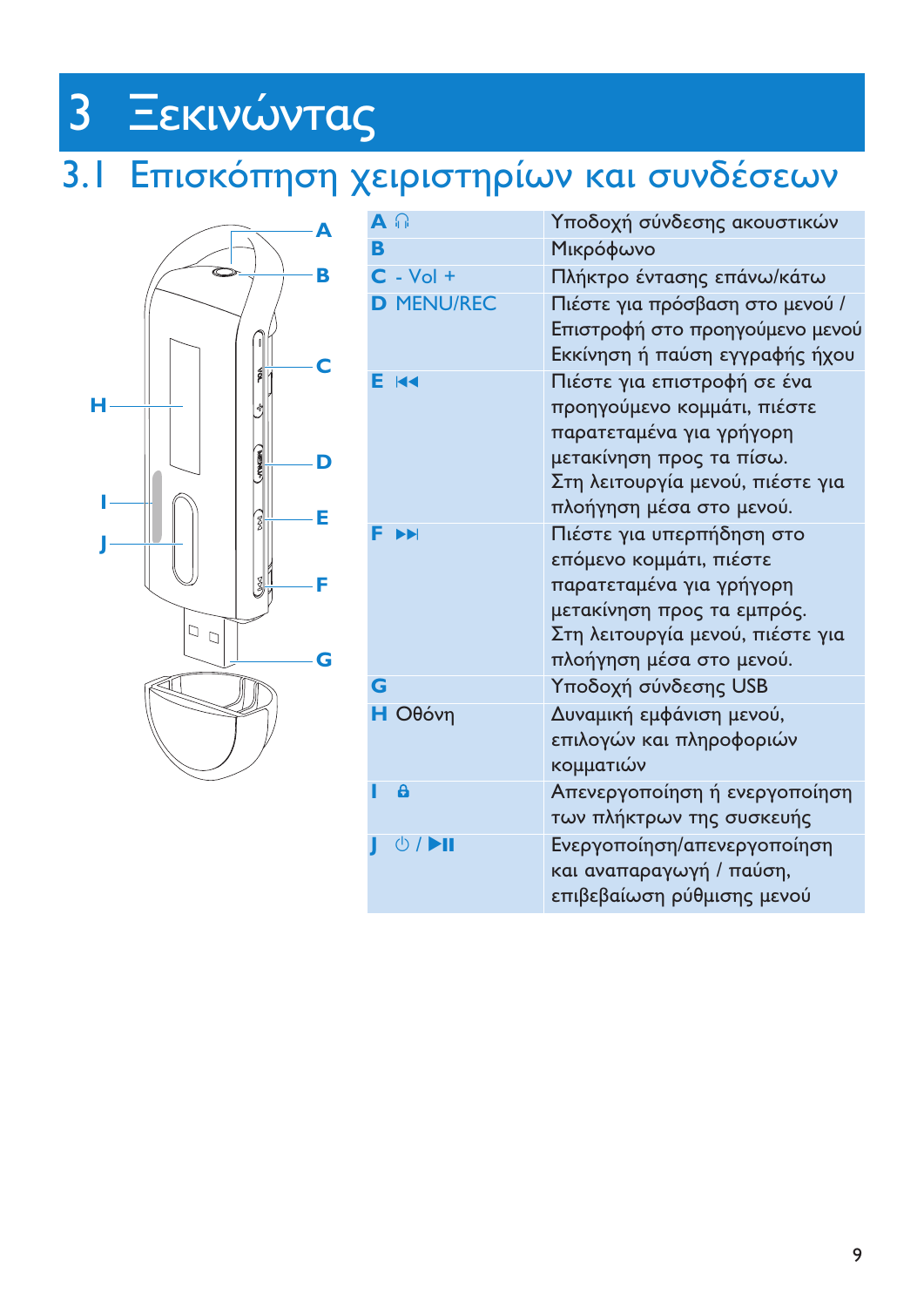# <span id="page-9-0"></span>3.2 Εγκατάσταση

**ΣΗΜΑΝΤΙΚΟ** Βεβαιωθείτε ότι εγκαθιστάτε το λογισμικό το οποίο περιλαμβάνεται στη συσκευασία του CD για μεταφορά μουσικής και φωτογραφιών.

Απαιτήσεις συστήματος:

- Windows XP, ME n 2000
- Επεξεργαστής Pentium Class 300MHz ή υψηλότερος
- 128MB RAM
- 500MB χώρος στο σκληρό δίσκο
- Σύνδεση Internet (κατά προτίμηση)
- Microsoft Internet Explorer 6,0
- Θύρα USB
- **Ι** Τοποθετήστε το CD που παρέχεται μαζί με το προϊόν σας στη μονάδα δίσκου CD-ROM του υπολογιστή σας.
- **2** Ακολουθήστε τις οδηγίες στην οθόνη για να ολοκληρώσετε την εγκατάσταση του **Philips Device Manager**.
- **3** Εάν το πρόγραμμα λογισμικού δεν εκκινηθεί αυτόματα, περιηγηθείτε στο περιεχόμενο του CD χρησιμοποιώντας το Windows Explorer και εκτελέστε το πρόγραμμα κάνοντας διπλό κλικ στο αρχείο με την επέκταση .εωε.

Χάσατε το CD σας; Μην ανησυχείτε, μπορείτε να .κατεβάσετε. το περιεχόμενο του CD από την ιστοσελίδα <www.philips.com/support> ή <www.philips.com/usasupport> (για όσους διαμένουν στις ΗΠΑ).

# 3.3 Σύνδεση

# 3.3.1 Τοποθέτηση μπαταριών



**Ι** Αφαιρέστε το καπάκι USB.

| 10 |
|----|
|    |

**2** Αφαιρέστε το κάλυμμα των μπαταριών μετακινώντας το κατά τη φορά του βέλους.

| O MORAL HALL COLLEGE<br>a |
|---------------------------|
|---------------------------|

**3** Τοποθετήστε τις μπαταρίες ΑΑΑ που παρέχονται, στη θήκη μπαταριών.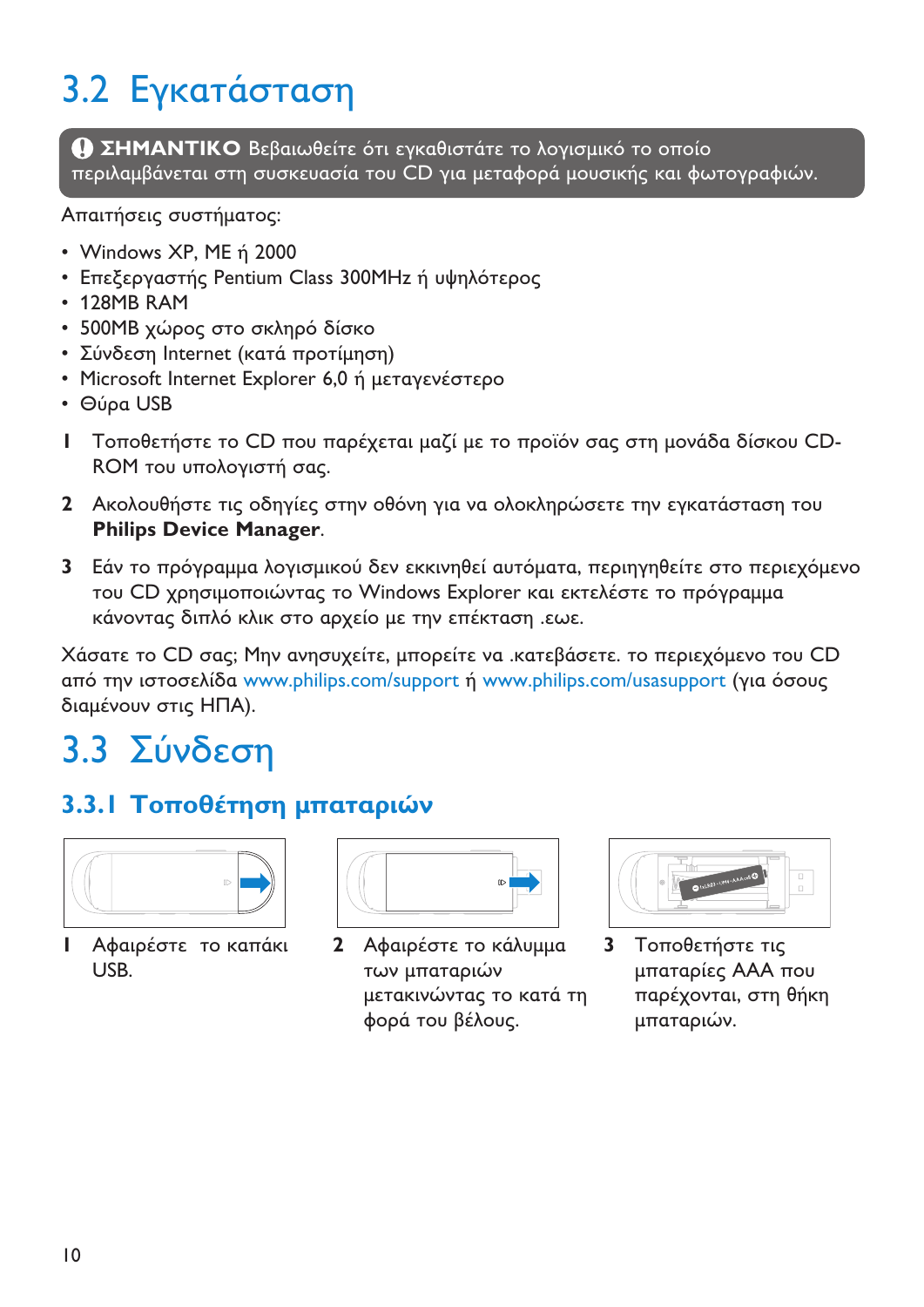# <span id="page-10-0"></span>3.3.2 Ανάγνωση της ένδειξης στάθμης μπαταρίας της *συσκευής σας*

Οι κατά προσέγγιση στάθμες της μπαταρίας σας υποδεικνύονται ως ακολούθως:

- Μπαταρία γεμάτη
- Μπαταρία γεμάτη κατά τα δύο τρίτα
- Μπαταρία γεμάτη κατά το ήμισυ
- Χαμηλό επίπεδο μπαταρίας
- Άδεια μπαταρία

**ΣΥΜΒΟΥΛΗ** Όταν οι μπαταρίες είναι σχεδόν άδειες, η οθόνη χαμηλής μπαταρίας αναβοσβήνει. Η συσκευή σας θα τεθεί σε κατάσταση αδράνειας σε λιγότερο από 60 δευτερόλεπτα.Η συσκευή σας θα αποθηκεύσει όλες τις ρυθμίσεις και τις μη ολοκληρωμένες εγγραφές πριν μεταβεί σε κατάσταση αδράνειας.

# 3.4 Μεταφορά

Η συσκευή σας εμφανίζεται ως συσκευή αποθήκευσης USB στον **Windows Explorer** (Εξερεύνηση **Windows**). Κατά τη διάρκεια της σύνδεσης USB, μπορείτε να οργανώσετε αρχεία και να μεταφέρετε μουσικά κομμάτια στη συσκευή σας.

- **Ι** Κάντε κλικ και επιλέξτε ένα ή περισσότερα κομμάτια για μεταφορά μεταξύ της συσκευής και του υπολογιστή σας.
- **2** Χρησιμοποιήστε τις ενέργειες 'δσαη αξδ δσοπ' (σύρσιμο και απόθεση) για να ολοκληρώσετε τη μεταφορά σας.

**Συμβουλή** Για να μεταφέρετε μουσικά ΓΔ στη συσκευή σας χρησιμοποιήστε προγράμματα λογισμικού όπως Νφτιγναυγθ Κφλεβοω ή **Windows Media Player**, ακολουθώντας τη διαδικασία rip (μετατροπή) των μουσικών κομματιών στο CD σας σε αρχεία MP3/WMA. Αντιγράψτε τα αρχεία στη ψηφιακή σας συσκευή αναπαραγωγής ήχου μέσω του **Windows Explorer** (Εξερεύνηση **Windows**). Δωρεάν εκδόσεις αυτών των προγραμμάτων μπορείτε να κατεβάσετε από το ιξυεσξευ.

**Συμβουλή** Οργανώστε τη μουσική σας σε φακέλους. Η συσκευή σας θα αναπαράγει τη μουσική σας ανά φάκελο έτσι ώστε να μπορείτε να οργανώσετε τη μουσική σας σύμφωνα με τους καλλιτέχνες και τα άλμπουμ. Μπορείτε επίσης να αποθηκεύσετε τη μουσική σας εκτός του φακέλου, μπορείτε να αναπαράγετε αυτή τη μουσική από το φάκελο μενού, επιλέγοντας **Other songs** (Άλλα κομμάτια) ή απλά να επιλέξετε **shuffle all** (Τυχαία αναπαραγωγή όλων) για να αναπαράγετε όλη τη μουσική που βρίσκετε εντός και εκτός των φακέλων.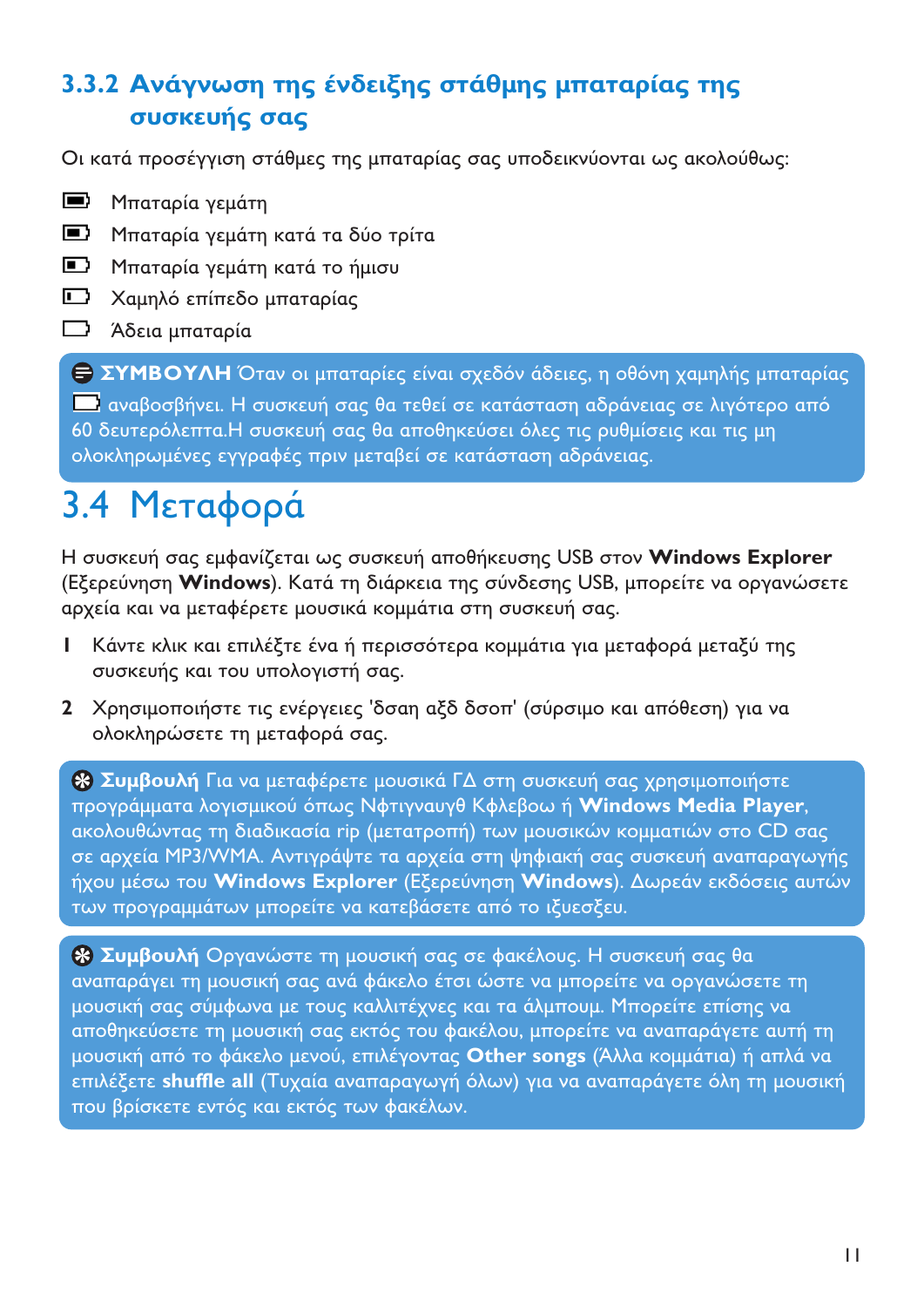# <span id="page-11-0"></span>3.4.1 Ασφαλής αποσύνδεση της συσκευής σας

Κλείστε οποιαδήποτε ενεργή εφαρμογή συνεργάζεται με τη συσκευή σας. Αφαιρέστε τη

συσκευή σας με ασφάλεια κάνοντας κλικ στο εικονίδιο & στο πλαίσιο εργασιών που εμφανίζεται στον Η/Υ σας.

# 3.5 Απόλαυση

# 3.5.1 Ενεργοποίηση και απενεργοποίηση

Για ενεργοποίηση, πιέστε >ΙΙ έως ότου εμφανιστεί η οθόνη καλοσωρίσματος της  $Πθιμιπτ.$ 

Για απενεργοποίηση, πιέστε παρατεταμένα το ▶II έως ότου η οθόνη δεν εμφανίζει καμία ένδειξη.

**% Συμβουλή** Η συσκευή σας απενεργοποιείται αυτόματα εάν δεν πραγματοποιηθεί κανένας χειρισμός ή αναπαραγωγή μουσικής μέσα σε χρονικό διάστημα 3 λεπτών.

# 3.5.2 Περιήγηση στο μενού

Η συσκευή σας διαθέτει ένα διαισθητικό σύστημα πλοήγησης μενού, για τη μετακίνησή σας ανάμεσα στις διάφορες ρυθμίσεις και λειτουργίες. Χρησιμοποιήστε τα πλήκτρα 144 και > για να περιηγηθείτε μέσα στα μενού. Πατήστε > II για επιβεβαίωση της επιλογής σας. Μπορείτε να πιέσετε MENU για πρόσβαση στο μενού και να επιστρέψετε στο προηγούμενο επίπεδο.

Όταν ενεργοποιηθεί η συσκευή σας, εμφανίζεται το Root menu (Ριζικό μενού). Αυτό περιλαμβάνει:

| <b>Π</b> Music (Μουσική)            | Αναπαράγετε τα ψηφιακά σας μουσικά κομμάτια          |
|-------------------------------------|------------------------------------------------------|
| in Radio (Ραδιόφωνο)                | Ακούστε τους ραδιοφωνικούς σας σταθμούς              |
|                                     | Ψ Recordings (Εγγραφές) Αναπαράγετε τις εγγραφές σας |
| $\mathfrak{p}$ Settings (Ρυθμίσεις) | Αλλάξτε τη λειτουργία αναπαραγωγής, το equalizer     |
|                                     | (ισοσταθμιστή) ή τις ρυθμίσεις γλώσσας, απεικόνιση   |
|                                     | πληροφοριών της συσκευής                             |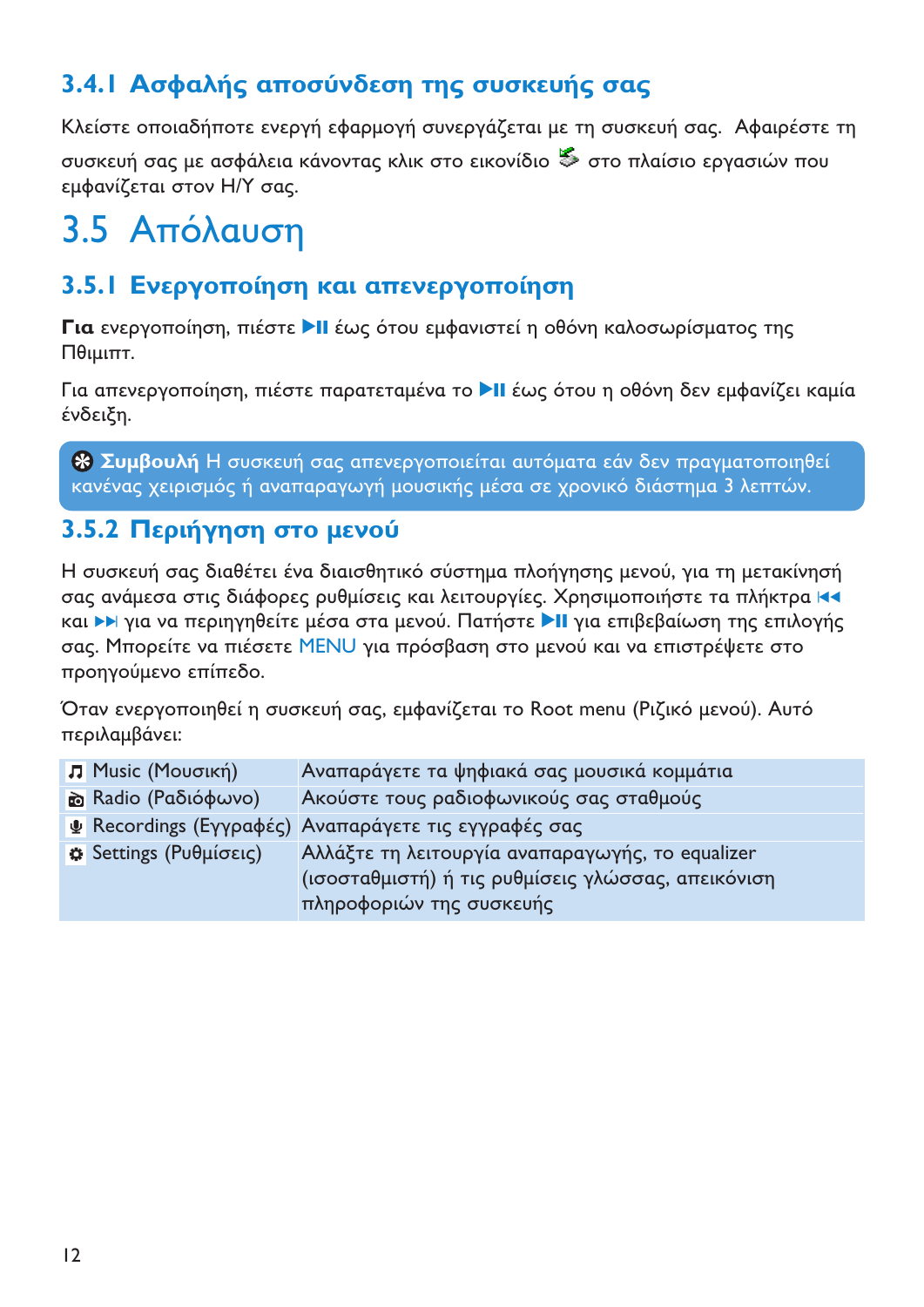# <span id="page-12-0"></span>Λεπτομερής λειτουργία  $\overline{4}$

# 4. | Λειτουργία μουσικής (ισχύει και στην αναπαραγωγή εγγραφών)

# 4.1.1 Χειριστήρια

Κατά την αναπαραγωγή κομματιών, μπορείτε να κάνετε τα παρακάτω:

| Για να                           | Κάντε αυτό             |
|----------------------------------|------------------------|
| Αναπαραγωγή / Παύση κομματιών    | Πιέστε ▶Ⅱ              |
| Μετάβαση στο επόμενο κομμάτι     | Πιέστε ▶▶              |
| Μετάβαση στο προηγούμενο κομμάτι | Πιέστε κα              |
| Αναζήτηση προς τα εμπρός         | Πιέστε και κρατήστε ▶▶ |
| Αναζήτηση προς τα πίσω           | Πιέστε και κρατήστε 14 |
| Επιστροφή στην αναζήτηση         | Πιέστε το πλήκτρο ΜΕΝU |
| Αύξηση έντασης                   | Πιέστε VOL +           |
| Μείωση έντασης                   | Πιέστε VOL -           |

Από το κύριο μενού, επιλέξτε Π για να μπείτε στη λειτουργία μουσικής.

Μπορείτε να αναζητήσετε από τις παρακάτω μουσικές επιλογές:

| φάκελοι                    | <b>φάκελοι</b>                                   | <b>Αναπαραγωγή όλων των κομματιών</b><br>ανά φάκελο, με αλφαβητική σειρά |
|----------------------------|--------------------------------------------------|--------------------------------------------------------------------------|
|                            | ▶ Άλλα κομμάτια                                  | ▶ Αναπαραγωγή όλων των κομματιών<br>εκτός φακέλου, με αλφαβητική σειρά   |
| Τυχαία αναπαραγωγή<br>όλων | <b>T</b> υχαία αναπαραγωγή<br>όλων των κομματιών |                                                                          |

**ε Σημείωση** Η συσκευή αυτή δεν υποστηρίζει μουσικά κομμάτια ΨΝΑ με προστασία πνευματικών δικαιωμάτων (Digital Rights Management -DRM) τα οποία έχουν αγοραστεί μέσω του internet.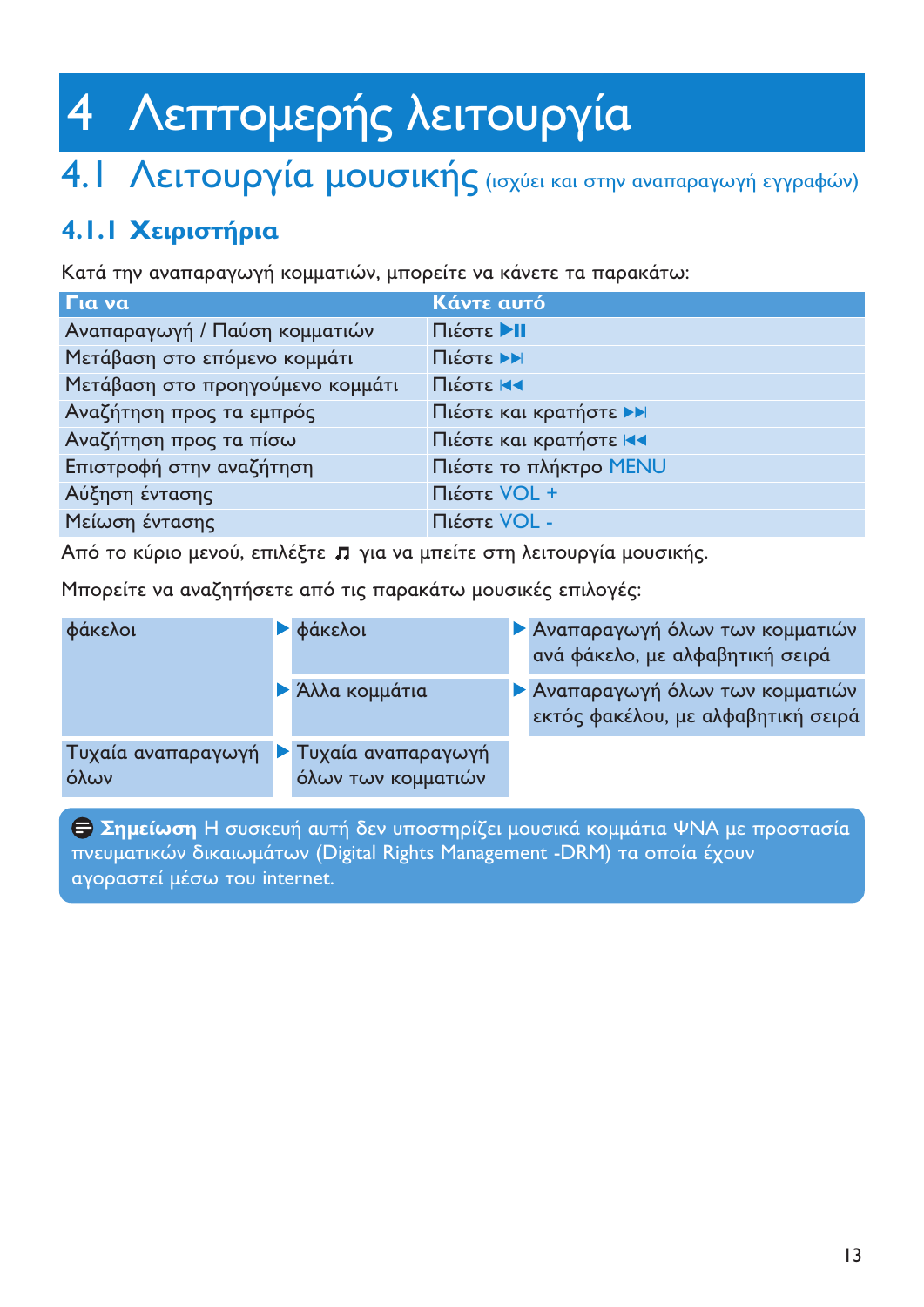# <span id="page-13-0"></span>4.1.2 Χαρακτηριστικά αναπαραγωγής

#### Λειτουργίες αναπαραγωγής

Μπορείτε να ρυθμίσετε τη συσκευή σας ώστε να αναπαράγει κομμάτια είτε τυχαία ή επαναλαμβανόμενα.

- I Πιέστε MENU, επιλέξτε Settings (Ρυθμίσεις) και μετά επιλέξτε Play modes (Λειτουργία αναπαραγωγής).
- 2 Πιέστε 14 / Η για να περιηγηθείτε στις διάφορες λειτουργίες αναπαραγωγής (Repeat 1 (Επανάληψη ενός), Repeat all (Επανάληψη όλων), Shuffle (Τυχαία αναπαραγωγή όλων) και Off (Ανενεργό)).
- 3 Πιέστε >II νια επιβεβαίωση της επιλονής σας.

| Εικονίδιο                                 | Σημασία                                                    |
|-------------------------------------------|------------------------------------------------------------|
| Off (Ανενεργό)                            | Κανονική αναπαραγωγή                                       |
| <sup>1-ερ</sup> Repeat 1 (Επανάληψη ενός) | Επανειλημμένη αναπαραγωγή ενός κομματιού                   |
| <b>c</b> Repeat all (Επανάληψη όλων)      | Επανειλημμένη αναπαραγωγή όλων των κομματιών               |
| * Shuffle (Τυχαία αναπαραγωγή)            | Τυχαία και επανειλημμένη αναπαραγωγή όλων των<br>κομματιών |

**Ε Σημείωση** Οι λειτουργίες αναπαραγωγής δεν είναι διαθέσιμες όταν αναπαράγονται εγγραφές.

### Ρυθμίσεις ήχου

Μπορείτε να ρυθμίσετε τη συσκευή σας να αναπαράγει μουσικά κομμάτια με διαφορετικές ρυθμίσεις ΕΡ (ισοσταθμιστή).

- Πιέστε MENU, επιλέξτε **Ερφαμι εσ** (Ισοσταθμιστής).  $\mathbf{L}$
- 2 Πιέστε 14 / > για να επιλέξετε Pop. lazz. Rock. Classic ή Off (Ανενεργό).
- 3 Πιέστε >II για να αποθηκεύσετε το σταθμό σας.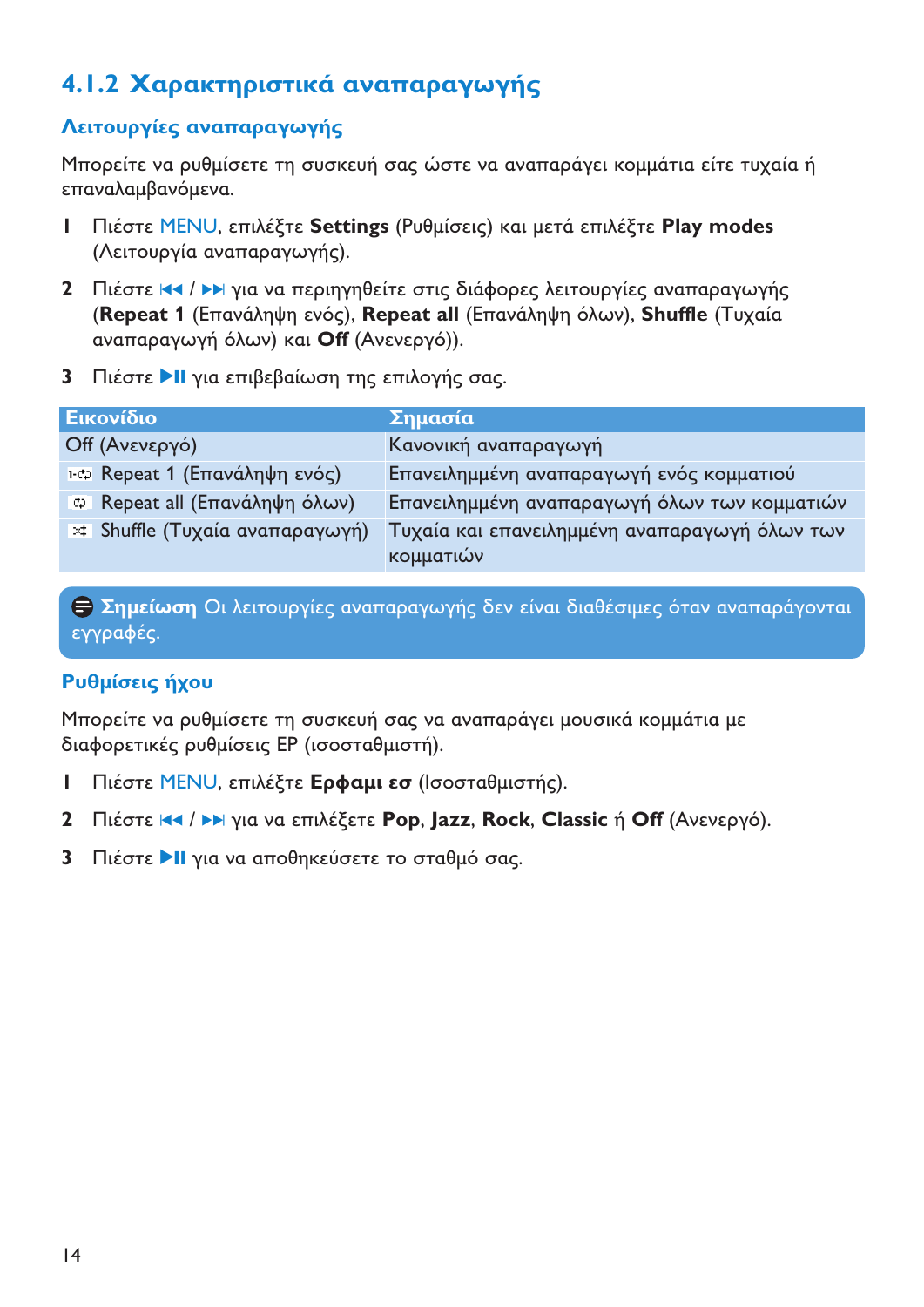# <span id="page-14-0"></span>4.2 Ραδιόφωνο<sup>\*</sup>

Από το ριζικό μενού, επιλέξτε ☎ για να μπείτε στη λειτουργία ραδιοφώνου.

#### Σύνδεση των ακουστικών

Τα παρεχόμενα ακουστικά λειτουργούν σαν μια κεραία ραδιοφώνου. Βεβαιωθείτε ότι είναι σωστά συνδεδεμένα για να εξασφαλίσετε την άριστη λήψη.

#### **Επιλογή της περιοχής FM**

Από το κύριο μενού, επιλέξτε **Φ > Radio settings** (Ρυθμίσεις ραδιοφώνου).

| Περιοχή |                  | Εύρος συχνοτήτωνΒήματα συντονισμού |
|---------|------------------|------------------------------------|
| Αμερική | $87.5 - 108 MHz$ | $0.1$ MH <sub>z</sub>              |
| Ευρώπη  | $87.5 - 108 MHz$ | $0.05$ MH <sub>z</sub>             |
| Ασία    | $87.5 - 108 MHz$ | $0.05$ MH <sub>z</sub>             |

# **4.2.1 Αυτόματος συντονισμός**

- **I** Επιλέξτε Auto tune (Αυτόματος συντονισμός) κάτω από το μενού Radio (Ραδιόφωνο) છે.
- > Η συσκευή θα αναζητήσει τους σταθμούς με το ισχυρότερο σήμα και θα αποθηκεύσει αυτόματα έως 10 σαν προρυθμισμένους.

**Συμβουλή** Διακόψτε τον αυτόματο συντονισμό πιέζοντας οποιοδήποτε πλήκτρο εκτός από το πλήκτρο έντασης.

# 4.2.2 Αναπαραγωγή ενός προρυθμισμένου ραδιοφωνικού σταθμού και συντονισμός του σταθμού

- l Aπό το μενού Radio (Ραδιόφωνο) **ω**, επιλέξτε **Presets** (Προρύθμιση).
- **2** Πιέστε Η ή ▶▶ για να αναζητήσετε και να επιλέξετε τους προρυθμισμένους σταθμούς.
- **3** Αφού επιλέξετε έναν προρυθμισμένο σταθμό, πιέστε για λίγο ΙΔΑ / DN για να μεταβείτε σε άλλους προρυθμισμένους σταθμούς.
- **4** Μπορείτε επίσης να συντονίσετε τη συχνότητα του επιλεγμένου προρυθμισμένου σταθμού πιέζοντας παρατεταμένα τα πλήκτρα |◀◀ / ▶▶, ο αριθμός προρύθμισης θα αναβοσβήνει, πιέστε για λίγο Ι<< ή ▶▶ ξανά για να συντονίσετε τη συχνότητα βήμα προς βήμα, πιέστε παρατεταμένα για αναζήτηση του κοντινότερου σταθμού με το ισχυρότερο σήμα. Για επιβεβαίωση και αποθήκευση του σήματος, πιέστε ▶Ⅱ, ή πιέστε Η / ▶▶ για αναζήτηση ξανά.
- \* Το Ραδιόφωνο FM είναι διαθέσιμο μόνο σε μερικές τοπικές εκδόσεις.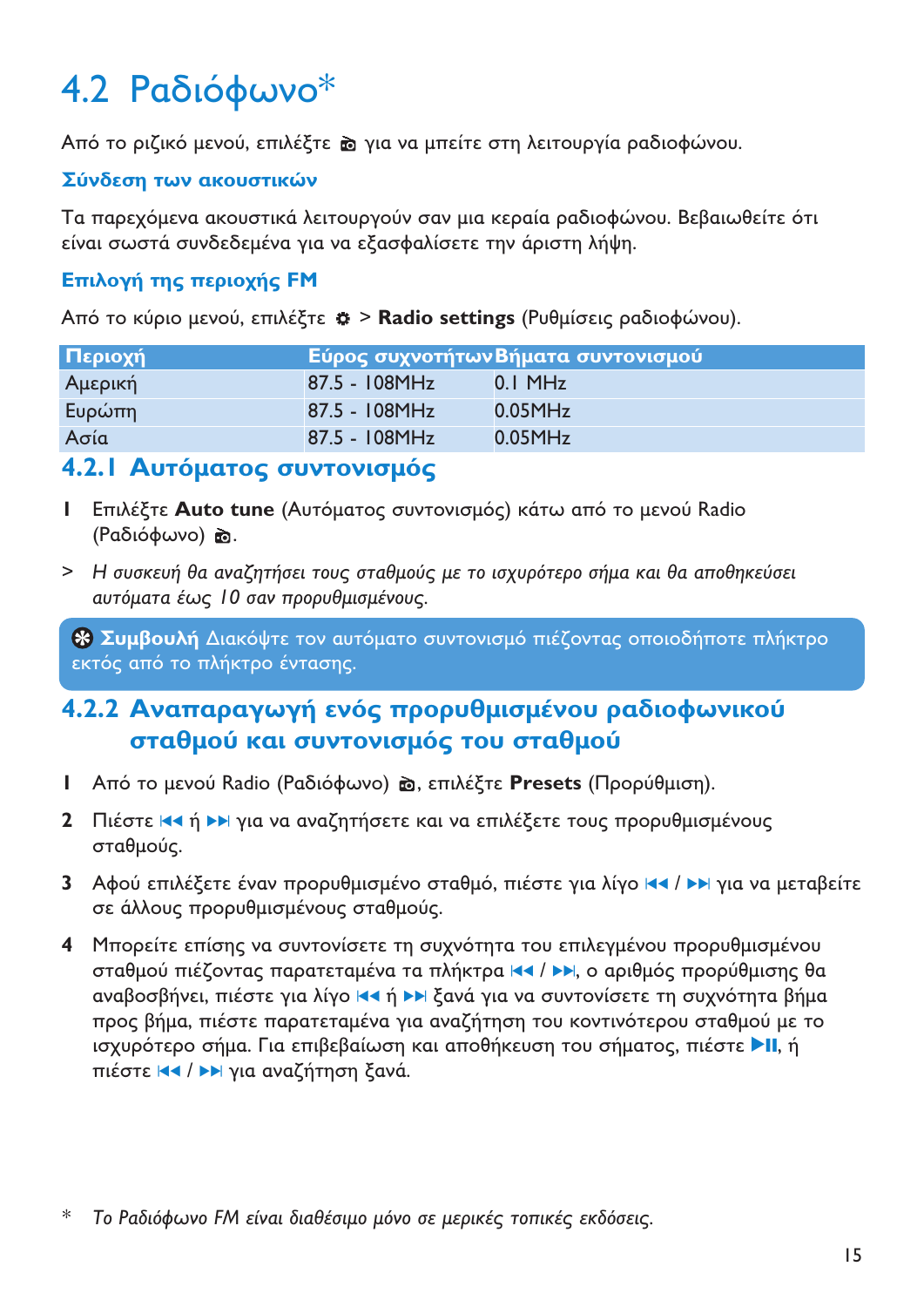# <span id="page-15-0"></span>4.2.3 Αυτόματος συντονισμός

- Ι Ο αυτόματος συντονισμός κάτω από το μενού ραδιοφώνου σάς προσφέρει απευθείας συντονισμό του τρέχοντος προρυθμισμένου σταθμού ή του τελευταίου σταθμού που είχε αναπαραχθεί.
- 2 Ο τρέχων / τελευταίος αριθμός προρύθμισης που είχε αναπαραχθεί θα αναβοσβήνει αφού μπείτε σε αυτό το μενού.
- 3 Πιέστε για λίγο 111 ή >> για να συντονίσετε τη συχνότητα βήμα προς βήμα (0.05MHz για Ευρώπη & Ασία, 0.1ΜΗ για ΗΠΑ).
- 4 Πιέστε παρατεταμένα και ή >> για να αναζητήσετε το επόμενο ισχυρότερο σήμα.
- 5 Για επιβεβαίωση και αποθήκευση του σήματος, πιέστε **-II**, ή πιέστε H4 / EH για αναζήτηση ξανά όπως στο βήμα 3 ή 4 παραπάνω.

# 4.2.4 Προρυθμισμένοι σταθμοί για κάθε περιοχή

Η συσκευή έχει τη δυνατότητα να αποθηκεύσει διαφορετικούς προρυθμισμένους σταθμούς για κάθε περιοχή. Αφού επιλέξετε την περιοχή στις ρυθμίσεις του ραδιοφώνου και αποθηκεύσετε τον προρυθμισμένο σταθμό, αυτός ο σταθμός θα αποθηκευτεί μόνο σε αυτή την περιοχή.

# 4.3 Evypadéc

Η συσκευή σάς επιτρέπει να πραγματοποιήσετε εγγραφές ήχου και να τις αναπαράγετε.

# 4.3.1 Πραγματοποιήστε εγγραφές

- Πιέστε παρατεταμένα REC για να ξεκινήσετε την εννραφή ήχου.  $\mathbf{L}$
- > Η συσκευή σας εμφανίζει την πρόοδο εγγραφής.
- 2 Πιέστε παρατεταμένα REC ξανά για να διακόψετε την εγγραφή ήχου.
- > Η συσκευή σας εμφανίζει την πρόοδο αποθήκευσης. Η εγγραφή ήχου αποθηκεύεται στη συσκευή σας.

(Μορφή αρχείου: VOICEXXX.WAV όπου XXX είναι ο αριθμός εγγραφής, ο οποίος δημιουργείται αυτόματα.)

**& Συμβουλή** Μπορείτε οποιαδήποτε στιγμή να διακόψετε και να συνεχίσετε μια εγγραφή με το πλήκτρο **>II**.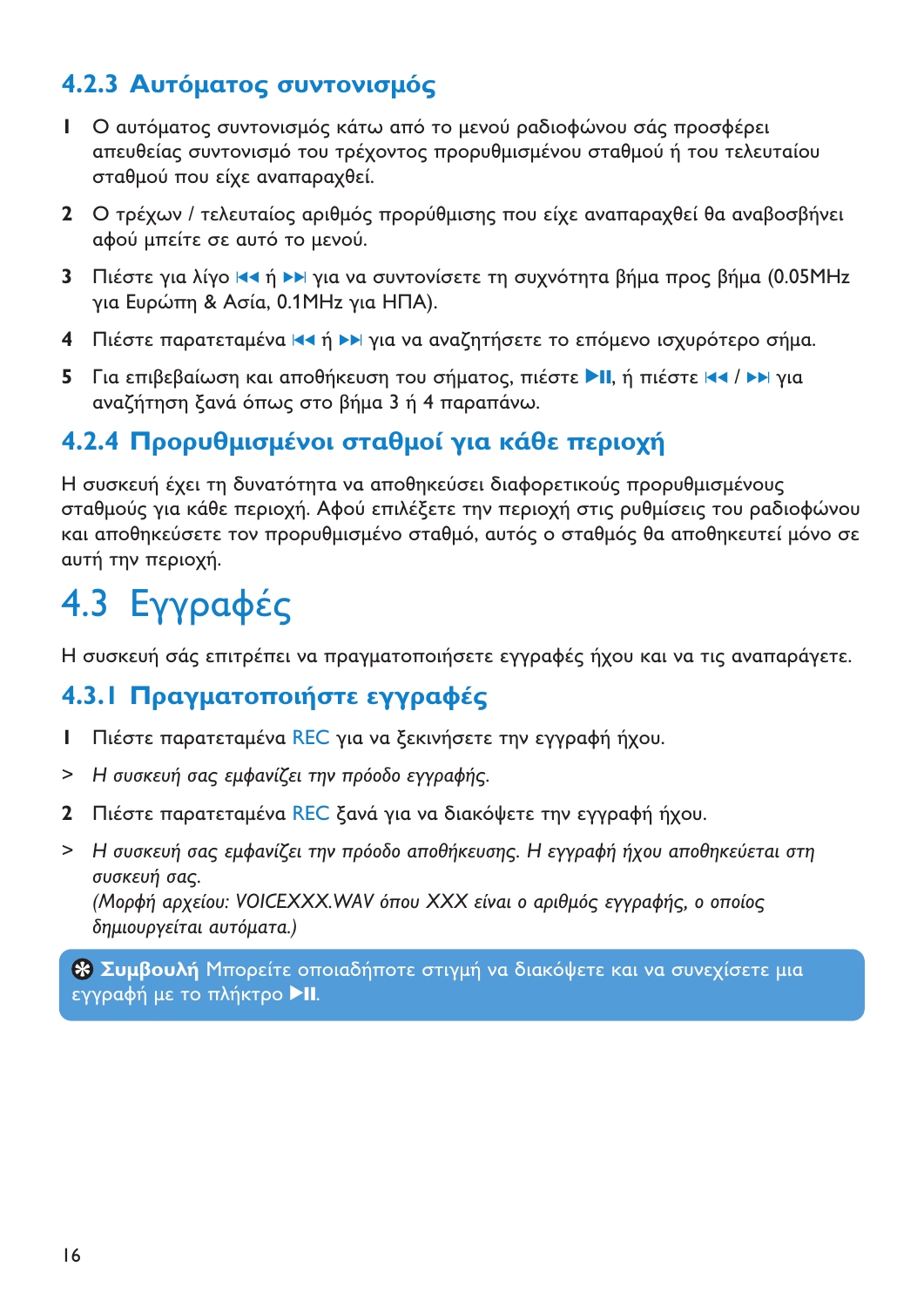# <span id="page-16-0"></span>4.3.2 Αναπαραγωγή εγγραφών

Μπορείτε να βρείτε τις εγγραφές στη λειτουργία Εγγραφές.

- Ι Από το ριζικό μενού, επιλέξτε ψ για να μπείτε στη λειτουργία Εγγραφών. Η συσκευή σας θα αναπαράγει όλες τις εγγραφές σας αλφαβητικά ξεκινώντας από την τελευταία εγγραφή.
- **2** Πιέστε ▶ΙΙ για να διακόψετε προσωρινά την αναπαραγωγή.
- **3** Πιέστε Κα ή ΣΣ για να αναπαράγετε την επόμενη ή προηγούμενη εγγραφή.
- **4** Πιέστε παρατεταμένα Ισα ή ▶▶ για να κάνετε γρήγορη περιτύλιξη εμπρός ή πίσω της εγγραφής που αναπαράγεται.

# 4.3.3 Φόρτωση των εγγραφών στον υπολογιστή

- **Ι** Συνδέστε τη συσκευή στον υπολογιστή σας.
- **2** Επιλέξτε τη συσκευή σας στο **Εξερεύνηση Ψιξδοψτ**.
- **>** Θα βρείτε ένα φάκελο **Voice** (Ήχος). Αυτός ο φάκελος περιέχει τις εγγραφές.
- **3** Αντιγράψτε και επικολλήστε τις εγγραφές σε οποιαδήποτε τοποθεσία θέλετε στον υπολογιστή σας.

# 4.3.4 Διαγραφή εγγραφών

Οι εγγραφές μπορούν να διαγραφούν μόνο στον υπολογιστή.

- **Ι** Συνδέστε τη συσκευή στον υπολογιστή σας.
- **2** Επιλέξτε τη συσκευή σας στο **Εξερεύνηση Ψιξδοψτ**.
- **3** Κάντε διπλό κλικ στο φάκελο **Voice** (Ηχος).
- **4** Επιλέξτε τα αρχεία που θέλετε να διαγράψετε και πιέστε **Delete** (Διαγραφή) στο πληκτρολόγιο του υπολογιστή σας.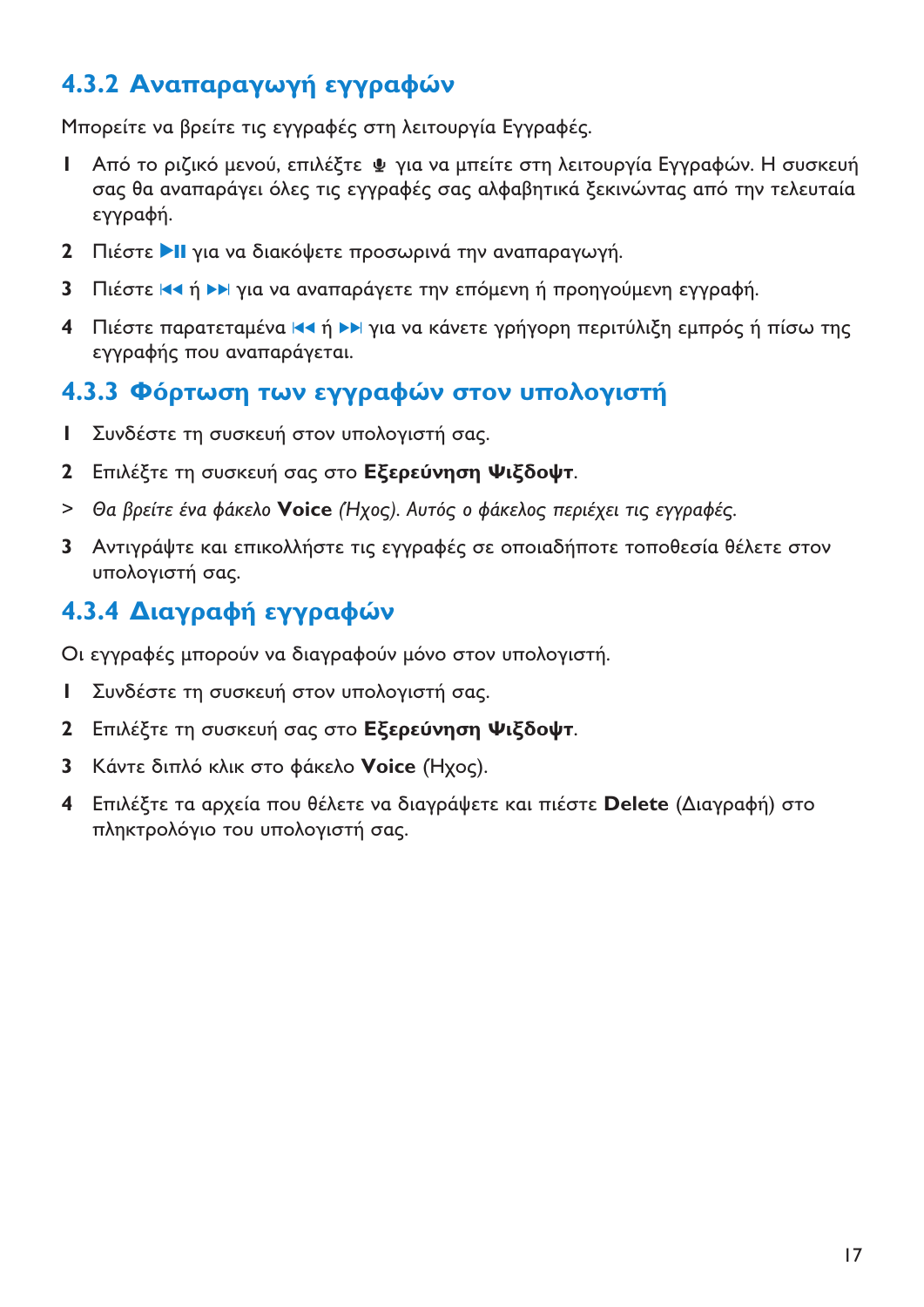# <span id="page-17-0"></span>4.4 Ρυθμίσεις

Μπορείτε να ρυθμίσετε τις προτιμήσεις της συσκευής σας ώστε να ταιριάζουν με τις ανάγκες σας.

- **Ι** Πιέστε ΜΕΝU και επιλέξτε **SETTINGS** (ΡΥΘΜΙΣΕΙΣ).
- **2** Πιέστε <del>|∢∢</del> / ▶▶ για να κάνετε αναζήτηση ανάμεσα στις διάφορες επιλογές και πιέστε ▶ΙΙ για να επιβεβαιώσετε την επιλογή σας.
- **3** Πιέστε <u>MENU</u> για έξοδο από την τρέχουσα οθόνη ρυθμίσεων.

| Ρυθμίσεις                 | Περαιτέρω επιλογές                                               |
|---------------------------|------------------------------------------------------------------|
| Playmode                  | Off (Ανενεργό) / Repeat 1 (Επανάληψη ενός) /                     |
| (Λειτουργία               | Repeat all (Επανάληψη όλων) / Shuffle Repeat (Επανάληψη όλων)    |
| αναπαραγωγής)             |                                                                  |
| Sound settings            | Rock / Jazz / Pop / Classical / Off (Ανενεργό)                   |
| (Ρυθμίσεις ήχου)          |                                                                  |
| Language (Γλώσσα)         | English (Αγγλικά) / French (Γαλλικά) / German (Γερμανικά) /      |
|                           | Spanish (Ισπανικά) / Dutch (Ολλανδικά) / Italian (Ιταλικά) /     |
|                           | Portuguese (Πορτογαλικά) / Polish (Πολωνικά) / Swedish           |
|                           | (Σουηδικά) / Chinese Simplified (Απλοποιημένα Κινέζικα) /        |
|                           | Chinese Traditional (Παραδοσιακά Κινέζικα) / Japanese            |
|                           | (Ιαπωνικά) / Korean (Κορεάτικα) / Russian (Ρωσικά)               |
|                           | Information (Πληροφορίες) Έκδοση FW (Ζισνψασε) / Διαθέσιμη μνήμη |
| Radio settings            | Αμερική / Ασία / Ευρώπη                                          |
| (Ρυθμίσεις ραδιοφώνου)    |                                                                  |
| <b>Factory Settings</b>   | Επαναφέρετε τις εργοστασιακές ρυθμίσεις                          |
| (Εργοστασιακές Ρυθμίσεις) |                                                                  |

# 4.5 Χρήση της συσκευής σας για την αποθήκευση και τη μεταφορά αρχείων δεδομένων

Μπορείτε να χρησιμοποιήσετε τη συσκευή σας για την αποθήκευση και τη μεταφορά αρχείων δεδομένων αντιγράφοντας αρχεία δεδομένων στη συσκευή σας μέσω του **Windows Explorer**.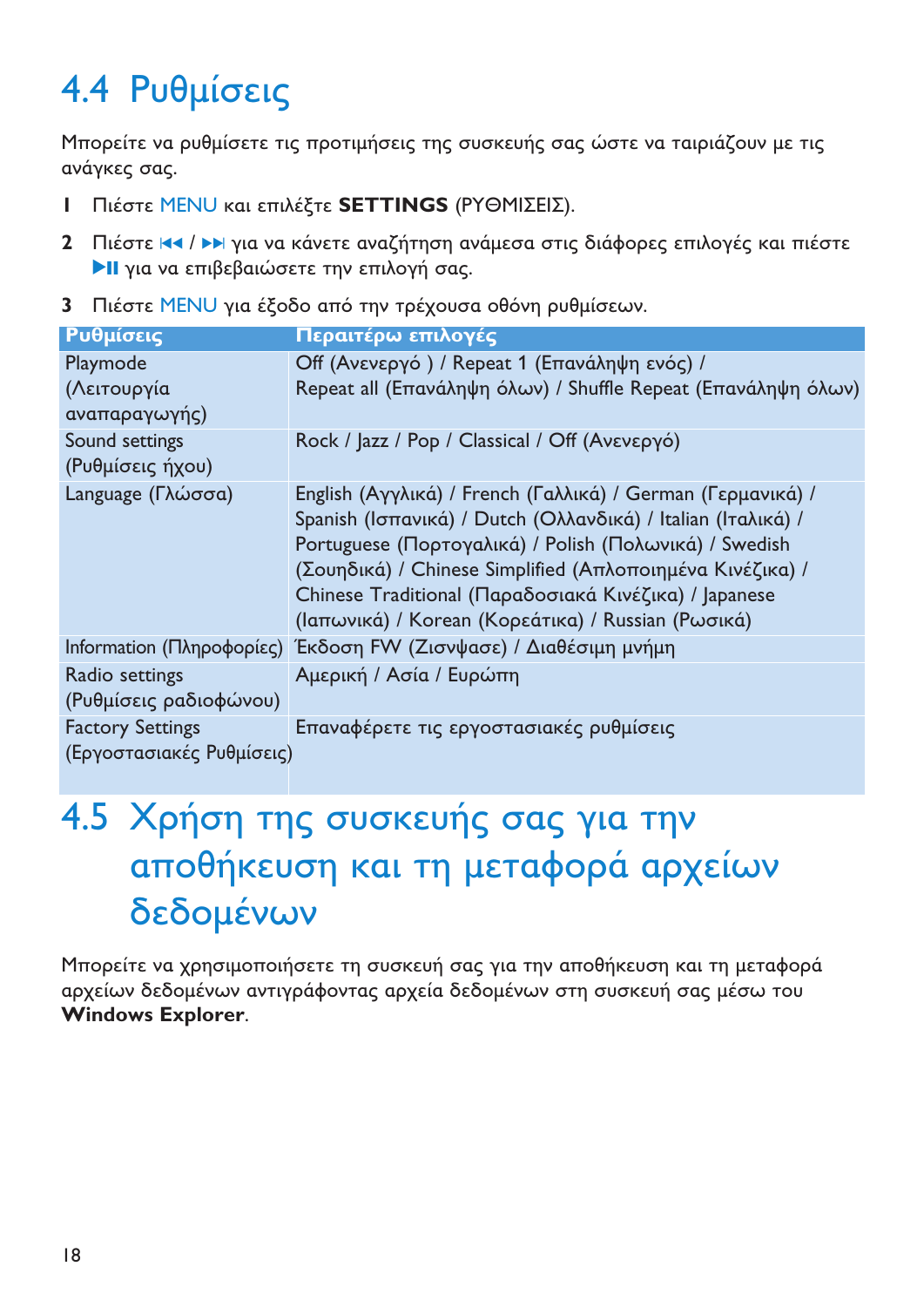# <span id="page-18-0"></span>5 Αναβάθμιση της συσκευής σας

Η συσκευή σας ελέγχεται από ένα εσωτερικό πρόγραμμα που ονομάζεται firmware. Νεότερες εκδόσεις του firmware μπορεί να έχουν κυκλοφορήσει μετά από την αγορά της συσκευής σας.

Ένα πρόγραμμα λογισμικού που ονομάζεται **Philips Device Manager** σάς επιτρέπει να ενημερώσετε το firmware της συσκευής σας εφόσον υπάρχει διαθέσιμη στον υπολογιστή σας μία νέα έκδοση του firmware.

Εγκαταστήστε το **Philips Device Manager** από το παρεχόμενο CD ή κατεβάστε την τελευταία έκδοση από την ιστοσελίδα <www.philips.com/support> ή www.philips.com/usasupport (για κατοίκους ΗΠΑ)

# 5.Ι Επιβεβαιώστε χειροκίνητα εάν το δικό σας ζισνψασε είναι ενημερωμένο

- **Ι** Συνδέστε τη συσκευή στον υπολογιστή σας.
- $\,$ 2  $\,$  Εκκινήστε το Philips Device Manager επιλέγοντας Εκ**κίνηση > Προγράμματα > Philips Digital Audio Player** > **SA23XX** > **Philips SA23XX Device Manager**.



| 3 | Update completed. Please disconnect your<br>device to complete firmware upgrade. |
|---|----------------------------------------------------------------------------------|
| ۷ | OK.                                                                              |
|   |                                                                                  |
|   |                                                                                  |

- **3** Βεβαιωθείτε ότι είστε συνδεδεμένοι στο internet.
- **4** Κάντε κλικ στο **Update** (Αναβάθμιση).
- > To **Philips SA23XX Device Manager** θα ελέγξει εάν είναι διαθέσιμο νέο ζισνψασε στο ιξυεσξευ και θα το εγκαταστήσει στη συσκευή σας.
- 5 Όταν εμφανιστεί στην οθόνη το μήνυμα Update completed (Η αναβάθμιση ολοκληρώθηκε), κάντε κλικ στο **ΟΚ** και αποσυνδέστε τη συσκευή.
- > Θα εμφανιστεί ένα μήνυμα **Updating firmware** (Αναβάθμιση ζισνψασε).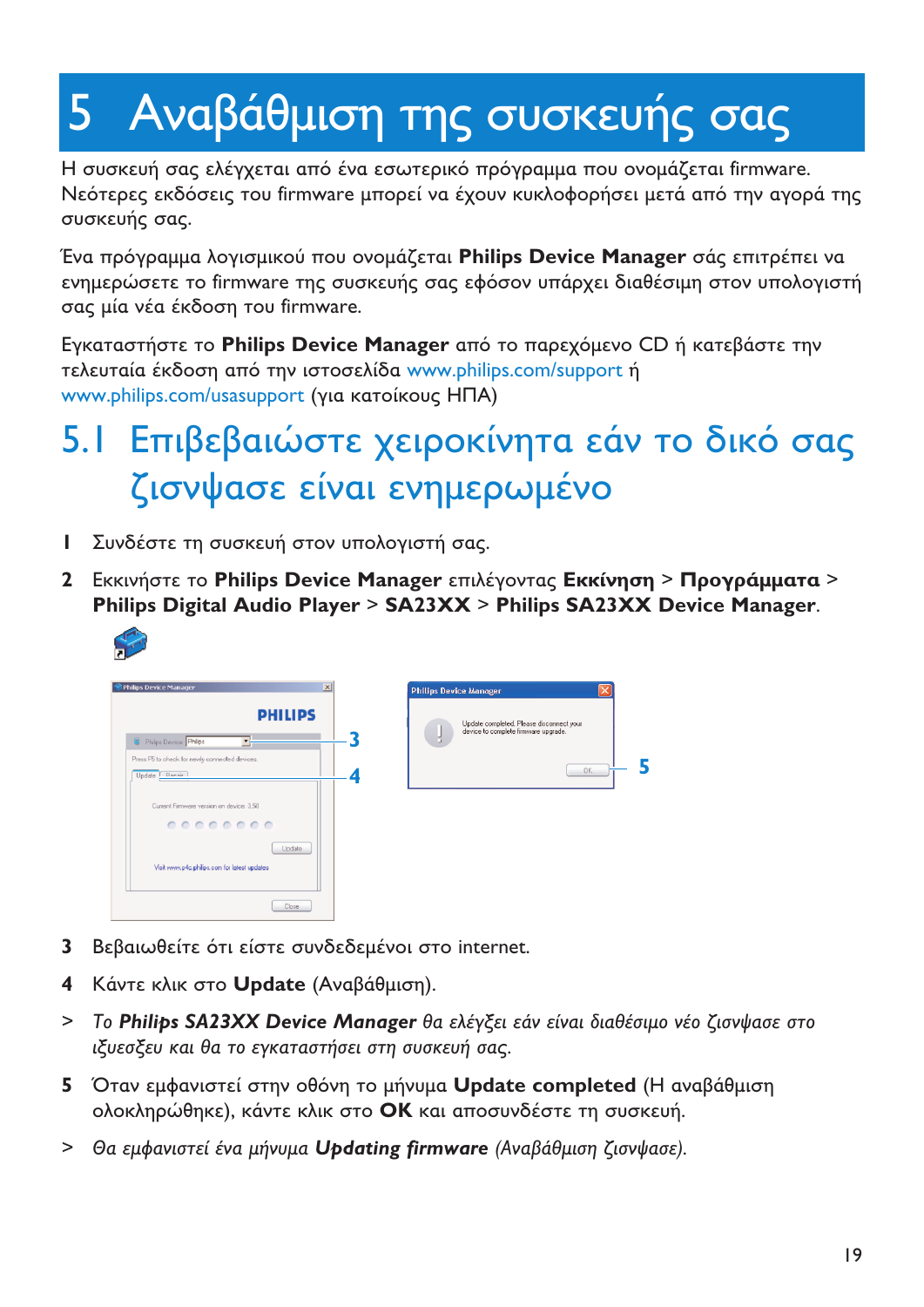# <span id="page-19-0"></span>6 Τεχνικά χαρακτηριστικά

### $\overline{\mathsf{I}}$ σχύς

• Παροχή ισχύος: Αλκαλικές μπαταρίες AAA\*

### O<sub>0</sub>óvn

• Εικόνα / Οθόνη: Μονή απεικόνιση , 32 x 128 pixel

# Ήχος

- Διαχωρισμός καναλιών: >35dB
- Ρυθμίσεις ισοσταθμιστή: Rock / Jazz / Pop / Classical / Off (Áíåíåñãü)
- Απόκριση συχνότητας: 80-18.000Hz
- Αναλογία σήματος προς θόρυβο: >80dB
- Ισχύς εξόδου (RMS): 2x2.5mW

## Αναπαραγωγή ήχου

- Φόρμα συμπίεσης: MP3 (8-320kbps και VBR, Συχνότητα δειγματοληψίας: 8, 11.025, 16, 22.050, 24, 32, 44.1, 48kHz), WMA (64-320kbps)
- Υποστήριξη ID3-tag: Τίτλος κομματιού και όνομα καλλιτέχνη

## **Εγγραφή**

• Πρόσκτηση Ήχου: Ενσωματωμένο μικρόφωνο (Μονοφωνικό)

### **Μέσο αποθήκευσης**

• Ενσωματωμένη χωρητικότητα μνήμης: SA230X 512MB NAND Flash + SA231X 1GB NAND Flash + SA232X 2GB NAND Flash +

#### **Συνδεσιμότητα**

• Ακουστικά 3.5mm, USB 2.0++

### **Μεταφορά μουσικής**

• "Drag and drop" (σύρσιμο και απόθεση) στον Windows Explorer (Εξερεύνηση Windows)

### **Απαιτήσεις συστήματος**

- Windows® ME, 2000 Þ XP
- Eπεξεργαστής Pentium Class 300 MHz ή υψηλότερος
- 128MB RAM
- 500MB χώρος στο σκληρό δίσκο
- Σύνδεση Internet
- Microsoft Internet Explorer 6,0 ή μεταγενέστερο
- Κάρτα οθόνης Video
- Κάρτα ήχου
- Θύρα USB

- \* Οι επαναφορτιζόμενες μπαταρίες έχουν περιορισμένο αριθμό κύκλων ζωής και ενδέχεται να πρέπει να αντικατασταθούν .
- + IMB = I εκατομμύριο byte, η διαθέσιμη χωρητικότητα αποθήκευσης θα είναι μικρότερη. IGB = 1 δισεκατομμύριο byte, η διαθέσιμη χωρητικότητα αποθήκευσης θα είναι μικρότερη. Η πλήρης χωρητικότητα μνήμης δε θα είναι διαθέσιμη, καθώς ένα μικρό μέρος της μνήμης είναιδεσμευμένο για χρήση από τη συσκευή.Η χωρητικότητα αποθήκευσης βασίζεται σε 4 λεπτά ανά τραγούδι και κωδικοποίηση WMA 64 kbps.
- ++ Η πραγματική ταχύτητα μεταφοράς ενδέχεται να διαφοροποιείται με βάση το λειτουργικό σύστημα και τη διαμόρφωση του λογισμικού.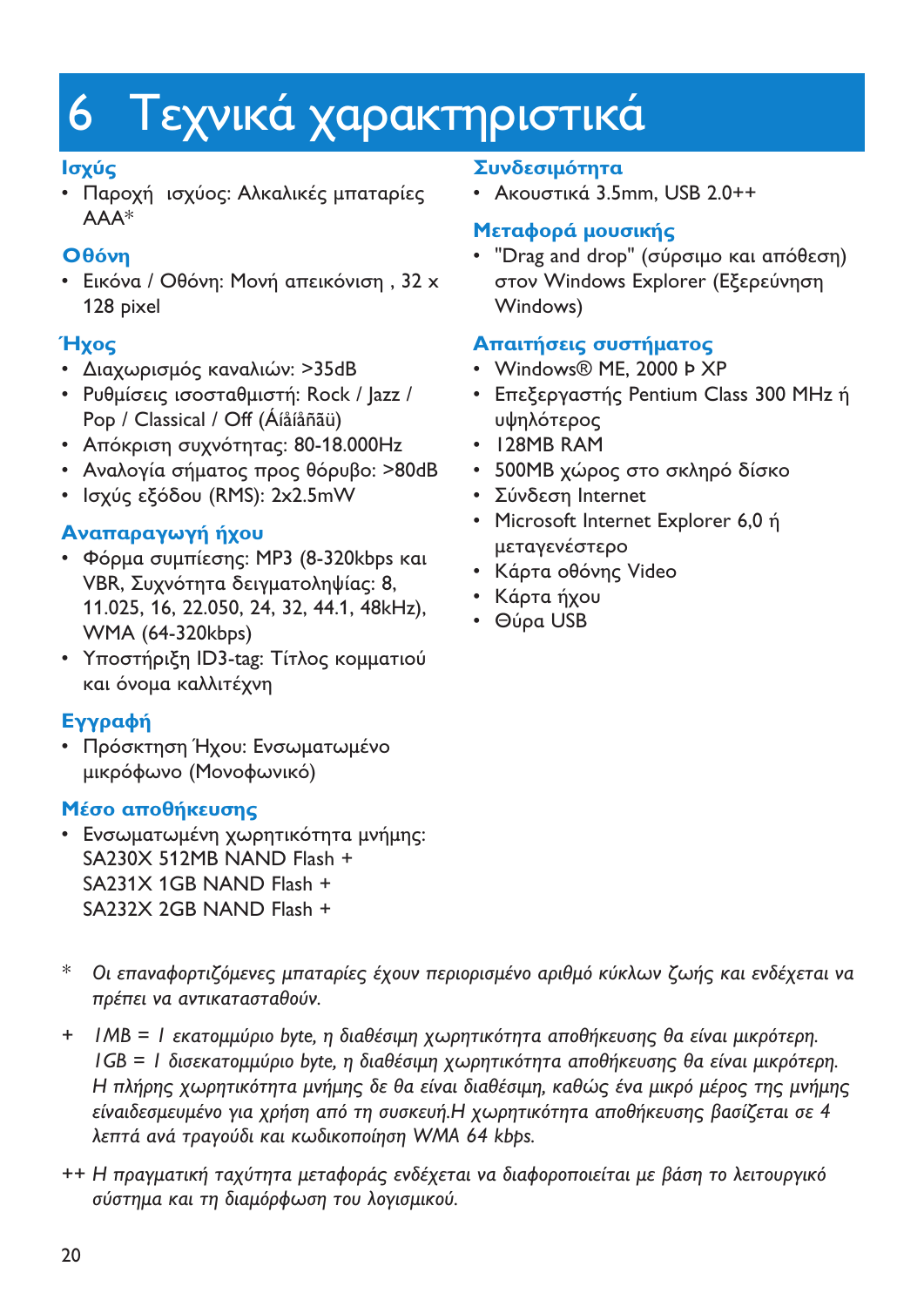# <span id="page-20-0"></span>7 Συχνές ερωτήσεις

Εάν αντιμετωπίσετε προβλήματα με τη συσκευή σας, ανατρέξτε στα ακόλουθα σημεία που αναγράφονται στην επόμενη ενότητα. Παρακαλούμε επίσης να ελέγξετε τις συχνές ερωτήσεις (FAQs) στη σελίδα <www.philips.com/support> για επιπρόσθετη βοήθεια και άλλες συμβουλές αντιμετώπισης προβλημάτων.

Εάν δεν μπορείτε να διορθώσετε ένα πρόβλημα ακολουθώντας αυτές τις υποδείξεις, συμβουλευθείτε τον τοπικό αντιπρόσωπο ή κέντρο τεχνικής εξυπηρέτησης.

**Προειδοποίηση** Σε καμία περίπτωση μην επιχειρήσετε να επισκευάσετε τη συσκευή εσείς ο ίδιος. Κάτι τέτοιο θα ακυρώσει την εγγύηση.

#### **Η συσκευή μου δεν έχει ισχύς ή είναι κλειδωμένη ή δείχνει αδρανής.**

- Οι μπαταρίες σας μπορεί να είναι άδειες. Τοποθετήστε καινούργια μπαταρία πριν τη χρήση.
- Μπορεί να μην πιέσατε παρατεταμένα το ▶Ⅱ για αρκετό χρόνο. Πιέστε παρατεταμένα το ▶ΙΙ έως ότου εμφανιστεί στην οθόνη η εικόνα καλοσωρίσματος της Philips.
- Κάντε επαναφορά αφαιρώντας και επανατοποθετώντας την μπαταρία.

#### Εάν κανένα από τα παραπάνω δεν έχει θετικό αποτέλεσμα, είναι πιθανόν να χρειάζετε να χρησιμοποιήσετε τον Δεχιγε Ναξαηεσ για την ανάκτηση της συσκευής σας:

- **I** Eκκινήστε το Philips Device Manager επιλέγοντας Start (Εκκίνηση) > Programs (& ) > **Philips Digital Audio Player** > **SA23XX** > **Philips SA23XX Device Manager** στον Η/Υ σας.
- **2** Συνδέστε τη συσκευή στον υπολογιστή σας.
- **3** O **Device Manager** θα αναγνωρίσει τη συσκευή σας και θα περάσει σε λειτουργία ανάκτησης. Ακολουθήστε τις οδηγίες του **Device Manager**.

#### Δεν υπάρχουν κομμάτια στη συσκευή μου μετά από τη μεταφορά.

### **Eίναι τα κομμάτια σας σε μορφή MP3 ή WMA;**

Άλλες μορφές δεν αναπαράγονται στη συσκευή.

#### Η συσκευή δεν ανταποκρίνεται σε κανένα πάτημα πλήκτρου, και σαν **επακόλουθο "κολλάει" ή "παγώνει".**

Αφαιρέστε και τοποθετήστε την μπαταρία ξανά.

#### Δεν ακούγεται ήχος.

Βεβαιωθείτε ότι τα ακουστικά σας έχουν τοποθετηθεί σωστά στην υποδοχή σύνδεσης.

#### **H** συσκευή μου εμφανίζει  $\theta$ .

Μετακινήστε το διακόπτη LOCK για να ξεκλειδώσετε το πάτημα πλήκτρων.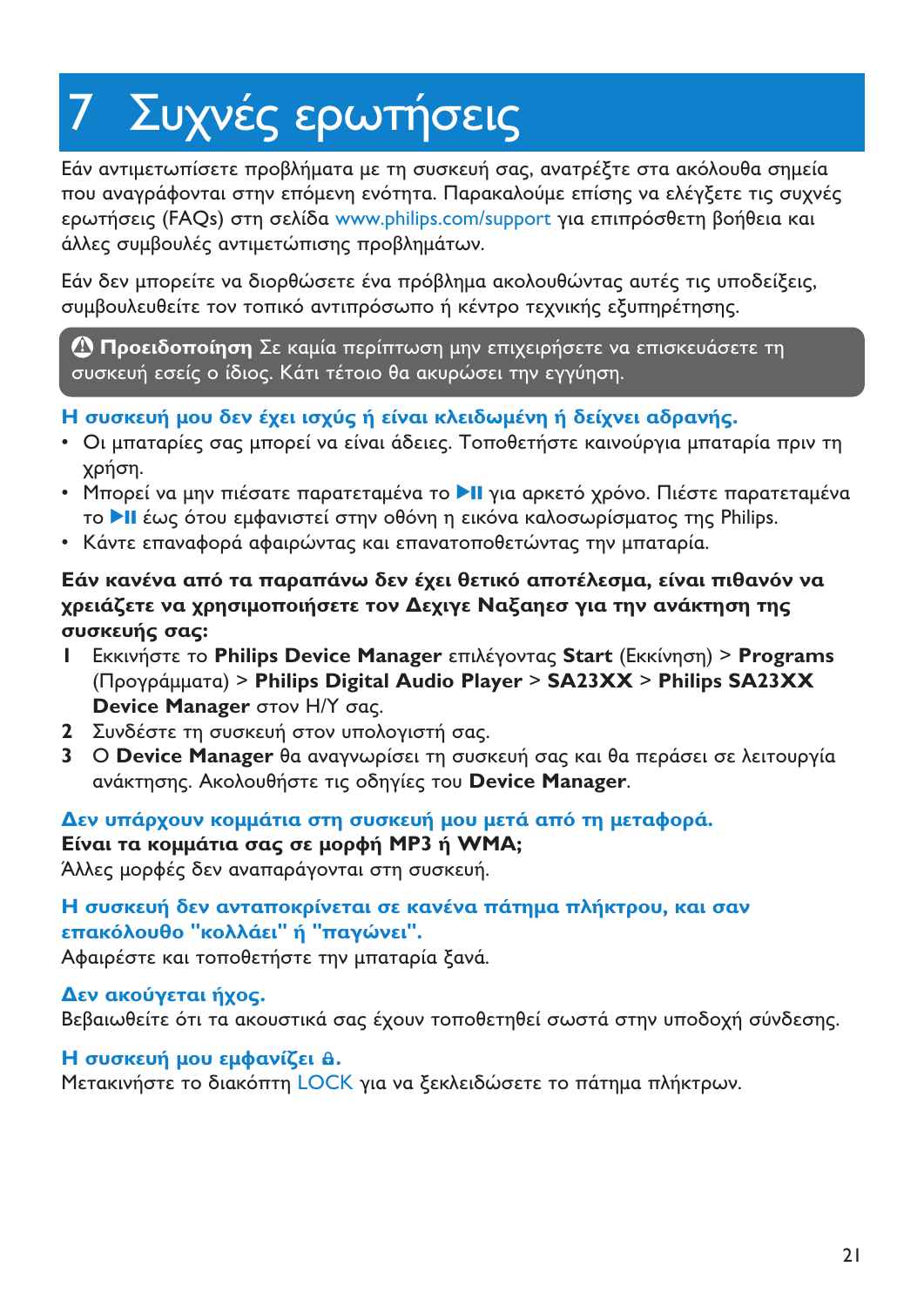#### Л

#### Η συσκευή εμφανίζει Memory full!,

Συνδέστε τη συσκευή σας με τον υπολογιστή. Διαγράψτε τα αρχεία που δε θέλετε, αποσυνδέστε με ασφάλεια και κάντε εγγραφή και πάλι.

Μερικά κομμάτια δεν εμφανίζονται ή δεν αναπαράγονται στη συσκευή.

- Το μουσικό αρχείο μπορεί να είναι κατεστραμμένο, προσπαθήστε να αναπαράγετε το αρχείο πρώτα στον υπολογιστή σας. Εάν δεν αναπαράγεται, εκτελέστε ξανά τη διαδικασία σιπ (μετατροπή) του κομματιού.
- · Κομμάτια με ταχύτητα μετάδοσης μεγαλύτερη από 320kbps δεν υποστηρίζονται από τη συσκευή.
- Η συσκευή αυτή δεν υποστηρίζει κομμάτια WMA με προστασία πνευματικών δικαιωμάτων (DRM) ανορασμένα από Online καταστήματα, και μόνο αρχεία WMA γωρίς προστασία μπορούν να αναπαραχθούν από αυτή τη συσκευή. Το κομμάτι είναι σε μορφή που δεν υποστηρίζεται από τη συσκευή. Μόνο ΜΡ3, WMA υποστηρίζονται.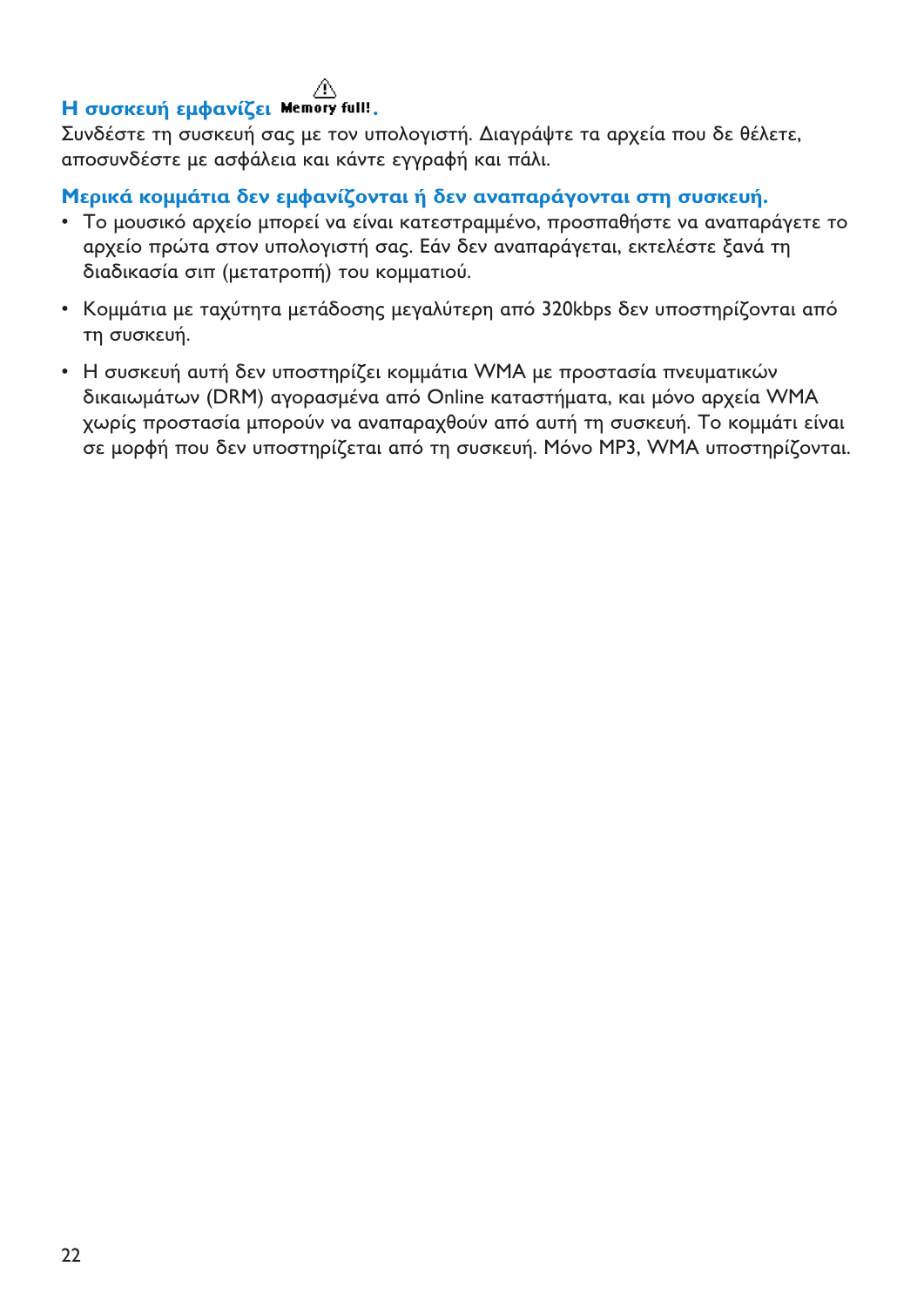# <span id="page-22-0"></span>8 Γλωσσάρι

### **A**

**Album** (Άλμπουμ)

<u>Μια λίστα συλλογής κομματιών /</u> φωτογραφιών.

## **D**

### **Digital Rights Management (DRM)**

(Διαχείριση ψηφιακών δικαιωμάτων) Μια τεχνολογία η οποία παρέχει συνεχές επίπεδο προστασίας σε ψηφιακό περιεχόμενο κρυπτογραφώντας το με κρυπτογραφική κλείδα.Οι εξουσιοδοτημένοι παραλήπτες (ή τελικοί χρήστες) πρέπει να αποκτήσουν μια άδεια προκειμένου να ξεκλειδώσουν και να καταναλώσουν το περιεχόμενο.

### **M**

### **MP3**

Ένα φορμά συμπίεσης ήχου γνωστό σαν MPEG-1 Audio Layer 3.

### **P**

**Playlist** (Λίστα αναπαραγωγής) Μια λίστα ψηφιακών περιεχομένων μέσων.

#### **R**

**Root menu** (Ριζικό μενού)

Το κύριο μενού το οποίο βρίσκεται στην κορυφή του δέντρου της δομής της διασύνδεσης του χρήστη.

## **S**

**Songs** (Κομμάτια) Ένα μεμονωμένο κομμάτι ή ξεχωριστό κομμάτι ηχητικού περιεχομένου.

## **T**

### **Title** (Τίτλος)

Η μεγαλύτερη μονάδα περιεχομένου ψηφιακών μέσων. Για CD, μπορεί να είναι το όνομα του CD.

### **W**

#### **WAV**

Ένα φορμά ψηφιακού αρχείου για την αποθήκευση ήχου.

### **Windows Media Audio (WMA)**

Ένα αρχείο ήχου σε μορφή Windows Media. Το ηχητικό περιεχόμενο του αρχείου είναι κωδικοποιημένο με ένα από τα Windows Media Audio codecs.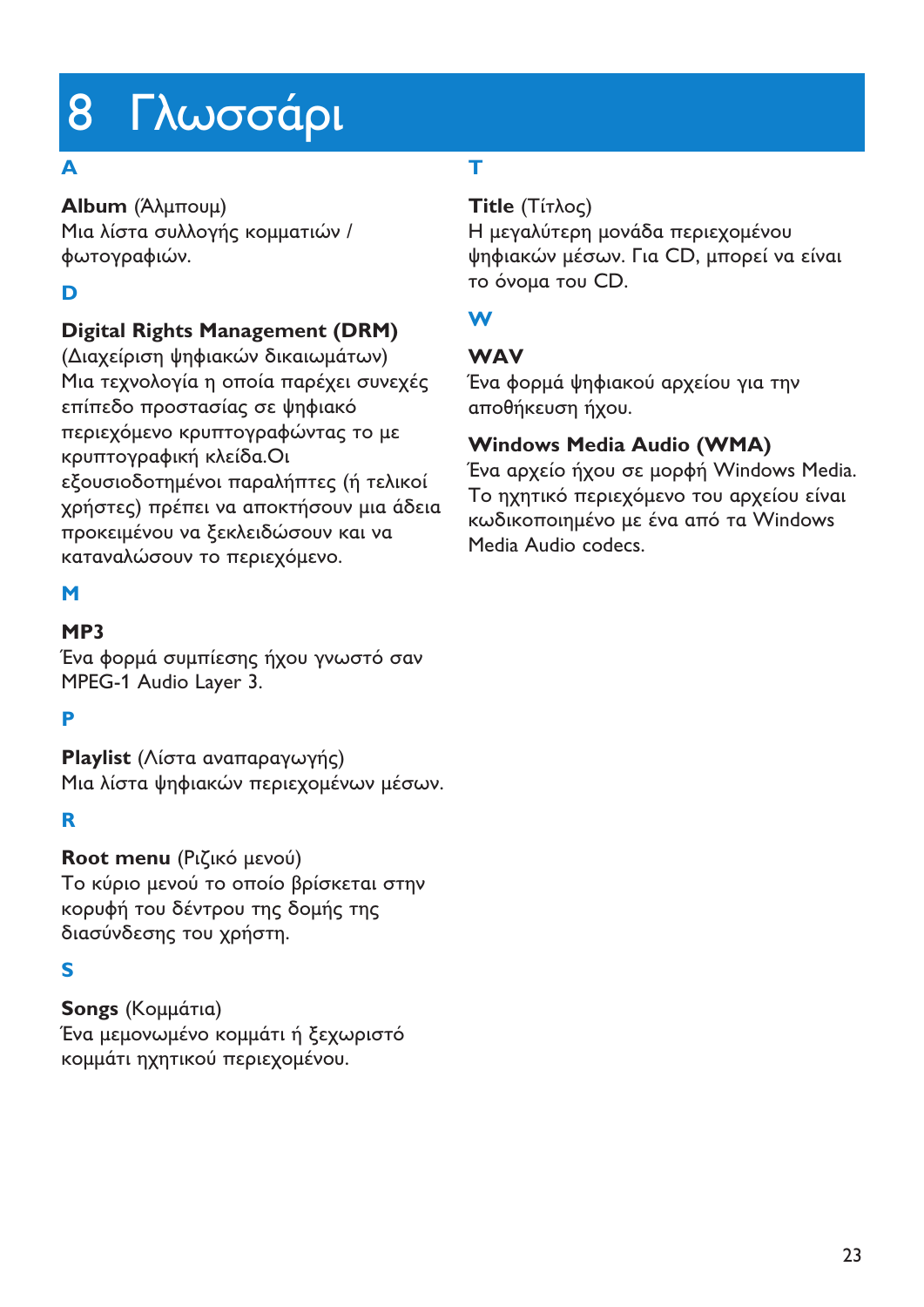Η PHILIPS διατηρεί το δικαίωμα να πραγματοποιήσει αλλαγές στο σχεδιασμό και τα τεχνικά χαρακτηριστικά για σκοπούς βελτίωσης του προϊόντος χωρίς προειδοποίηση.